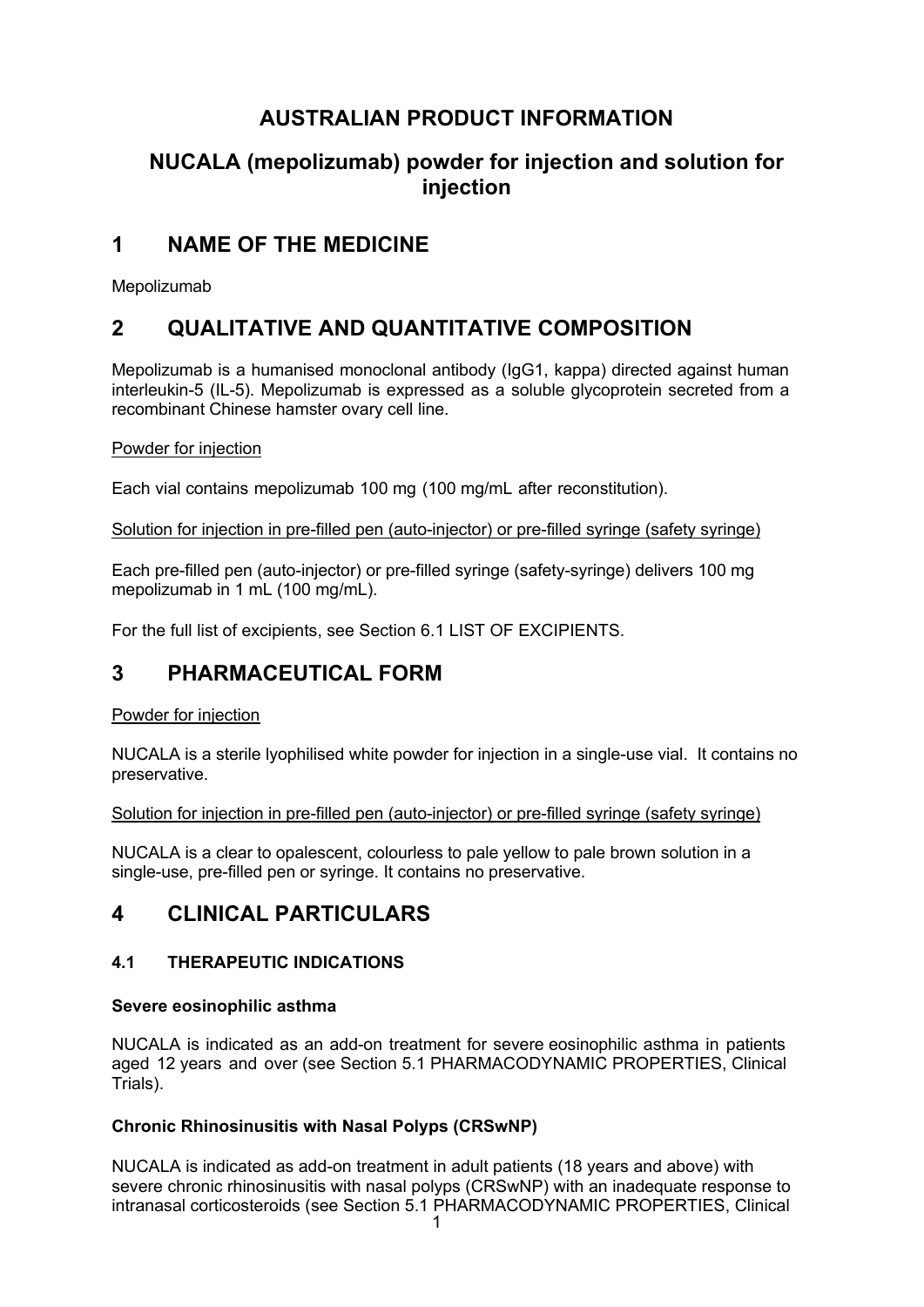Trials).

## **Relapsed or refractory EGPA**

NUCALA is indicated as an add-on treatment for relapsing or refractory Eosinophilic Granulomatosis with Polyangiitis (EGPA) in adult patients aged 18 years and over (see section 5.1 PHARMACODYNAMIC PROPERTIES, Clinical Trials).

## **4.2 DOSE AND METHOD OF ADMINISTRATION**

NUCALA should be prescribed by a specialist physician, or a healthcare professional in consultation with a specialist physician, experienced in the diagnosis and treatment of severe asthma or EGPA.

NUCALA should only be administered as a subcutaneous (SC) injection (see Method of Administration below).

## Powder for injection

NUCALA should be reconstituted and administered by a healthcare professional. In line with clinical practice, monitoring of patients after administration of biological agents is recommended (see Section 4.4 SPECIAL WARNINGS AND PRECAUTIONS FOR USE).

NUCALA powder for injection is for single use in one patient only and contains no antimicrobial agent. To reduce microbiological hazard, use as soon as practicable after reconstitution. Discard any unused solution.

#### Solution for injection in pre-filled pen (auto-injector) or pre-filled syringe (safety syringe)

NUCALA solution for injection in pre-filled pen (auto-injector) or pre-filled syringe (safety syringe) may be self-administered by the patient or administered by a caregiver if their healthcare professional determines that it is appropriate and the patient or caregiver are trained in injection techniques.

NUCALA solution for injection is for single use in one patient only.

#### **Dose**

#### Severe eosinophilic asthma

*Adults and adolescents (12 years or older)* 

The recommended dose is 100 mg of NUCALA administered by SC injection once every 4 weeks.

The safety and efficacy of NUCALA have not been established in adolescents weighing less than 45 kg.

#### *Children (below 12 years)*

The safety and efficacy of NUCALA have not been established in children less than 12 years of age.

#### CRSwNP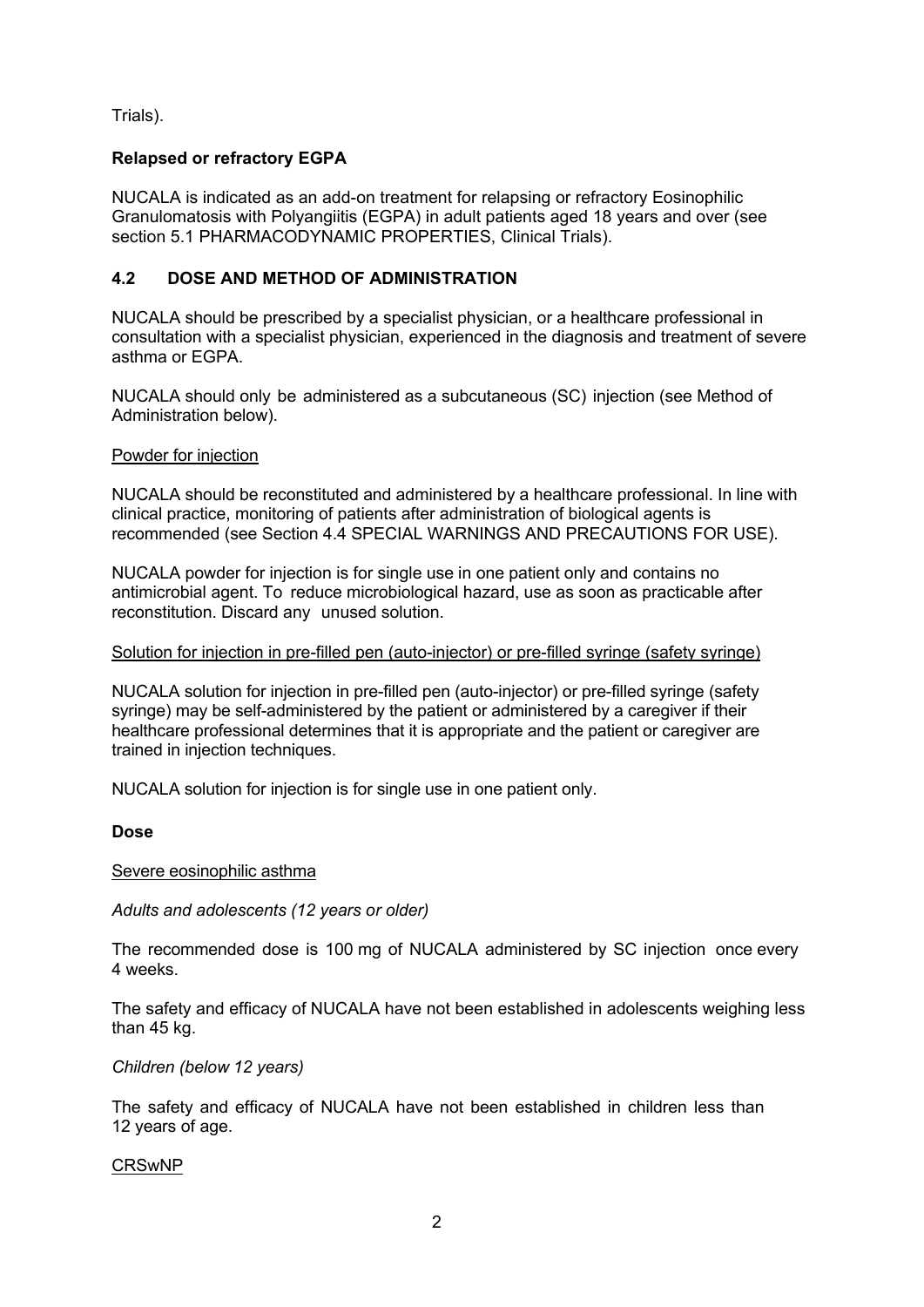#### *Adults (18 years or older)*

The recommended dose is 100 mg of NUCALA administered by SC injection once every 4 weeks.

#### *Children (below 18 years)*

Use in patients less than 18 years of age is not relevant for CRSwNP.

#### Relapsed or refractory EGPA

It is recommended that the sites for each injection are separated by at least 5 cm (see Method of administration below).

#### *Adults (18 years or older)*

The recommended dose is 300 mg of NUCALA administered by subcutaneous injection once every 4 weeks.

#### Special populations

#### *Elderly (65 years or older)*

No dosage adjustment is recommended in patients 65 years or older *(*see Section 5.2 PHARMACOKINETIC PROPERTIES, Special Patient Populations*)*.

#### *Renal impairment*

Dose adjustments in patients with renal impairment are unlikely to be required (see Section 5.2 PHARMACOKINETIC PROPERTIES, Special Patient Populations).

#### *Hepatic Impairment*

Dose adjustments in patients with hepatic impairment are unlikely to be required (see Section 5.2 PHARMACOKINETIC PROPERTIES, Special Patient Populations).

#### **Method of administration**

#### Powder for injection

NUCALA is provided as a lyophilised powder in a single-use vial for SC injection only and should be reconstituted by a healthcare professional using standard aseptic techniques as follows:

#### **Instructions for reconstitution of each vial**

- 1. Reconstitute the NUCALA powder in the vial with 1.2 mL of sterile Water for Injection (WFI) preferably using a 2 to 3 mL syringe and a 21 gauge needle. The reconstituted solution will contain a concentration of 100 mg/mL mepolizumab.
- 2. The stream of sterile WFI should be directed vertically onto the centre of the lyophilised cake. Allow the vial to sit at room temperature during reconstitution, gently swirling the vial for 10 seconds with circular motion, followed by resting the vial for 5 seconds, until the powder is dissolved.

*Note: Do not shake the reconstituted solution during the procedure as this may lead to*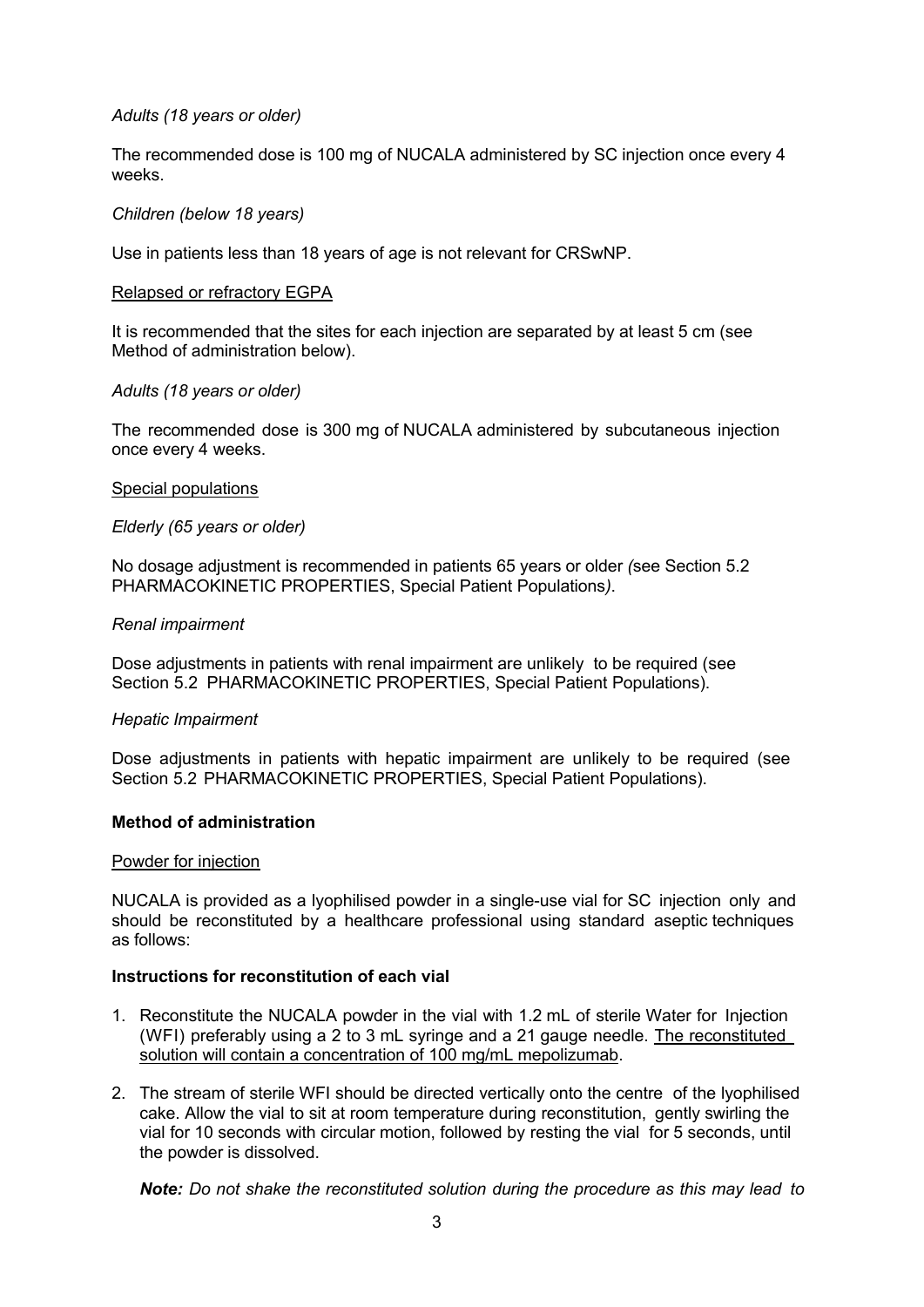*product foaming or precipitation. Reconstitution is typically complete within 5 minutes after the sterile WFI has been added, but it may take additional time.*

If a mechanical reconstitution device (swirler) is used to reconstitute NUCALA, reconstitution can be accomplished by swirling at 450 rpm for no longer than 10 minutes. Alternatively, swirling at 1000 rpm for no longer than 5 minutes is acceptable.

3. Following reconstitution, NUCALA should be visually inspected for particulate matter and clarity prior to use. The solution should be clear to opalescent, and colourless to pale yellow or pale brown, free of visible particles. Small air bubbles, however, are expected and acceptable. If particulate matter remains in the solution or if the solution appears cloudy or milky, the solution should not be used.

#### **Reconstituted solution**

If storage is necessary, store below 25°C for not more than 6 hours.

#### **Instructions for administration of each dose**

- 1. For SC administration, a 1 mL polypropylene syringe fitted with a disposable needle 21 gauge to 27 gauge x 0.5 inch (13 mm) should preferably be used.
- 2. Just prior to administration, remove 1 mL of reconstituted NUCALA from one vial. **Do not shake** the reconstituted NUCALA solution during the procedure as this could lead to product foaming or precipitation. The residual solution remaining in the vial should be discarded with the vial.
- 3. Administer the 1 mL injection (equivalent to 100 mg mepolizumab) SC into the upper arm, thigh, or abdomen.

If more than one vial is required for administration of the prescribed dosage, repeat steps 1 to 3. It is recommended that individual injection sites are separated by at least 5 cm.

#### Solution for injection in pre-filled pen (auto-injector) or pre-filled syringe (safety syringe)

See the Instructions for Use leaflet for complete administration instructions with illustrations, which is appended to the CMI and available electronically at www.gsk.com.au/nucala or https://www.ebs.tga.gov.au/.

#### **4.3 CONTRAINDICATIONS**

Hypersensitivity to mepolizumab or to any of the excipients (see Section 6.1 LIST OF EXCIPIENTS).

#### **4.4 SPECIAL WARNINGS AND PRECAUTIONS FOR USE**

NUCALA should not be used to treat acute asthma exacerbations.

Asthma-related adverse events or exacerbations may occur during treatment with NUCALA. Patients should be instructed to seek medical advice if their asthma remains uncontrolled or worsens after initiation of treatment with NUCALA.

Abrupt discontinuation of corticosteroids after initiation of NUCALA therapy is not recommended. Reductions in corticosteroid doses, if required, should be gradual and performed under the supervision of a physician.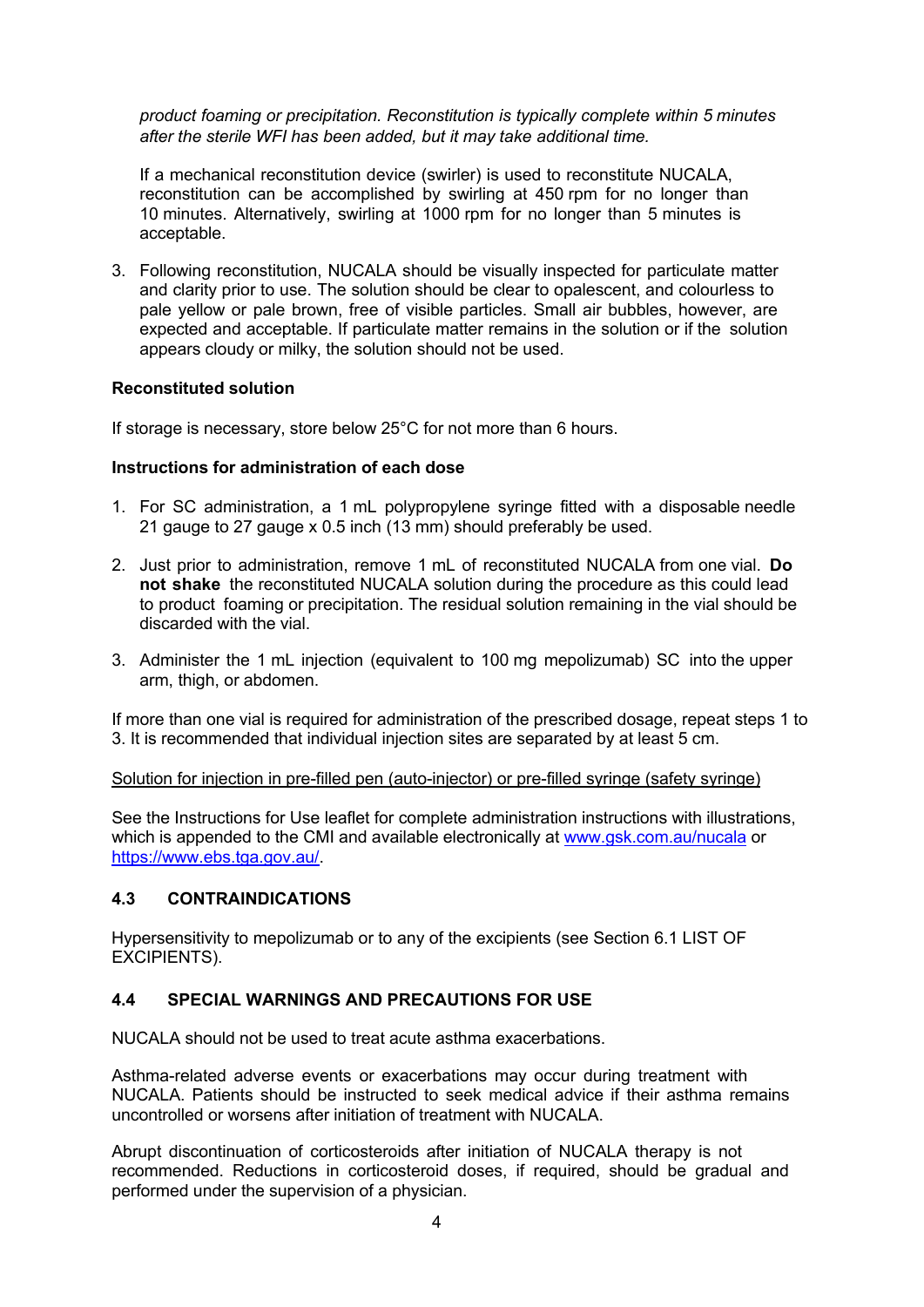#### **Hypersensitivity and Administration Reactions**

Acute and delayed systemic reactions, including hypersensitivity reactions (e.g. anaphylaxis, urticaria, angioedema, rash, bronchospasm, hypotension), have occurred following administration of NUCALA. These reactions generally occur within hours of administration, but in some instances had a delayed onset (i.e. days). These reactions may occur for the first time after a long duration of treatment (see Section 4.8 ADVERSE EFFECTS [UNDESIRABLE EFFECTS]). In the event of a hypersensitivity reaction, NUCALA should be discontinued.

#### **Parasitic Infections**

Eosinophils may be involved in the immunological response to some helminth infections. Patients with pre-existing helminth infections were excluded from participation in the clinical program. Patients with pre-existing helminth infections should be treated for their infection prior to NUCALA therapy. If patients become infected whilst receiving treatment with NUCALA and do not respond to anti-helminth treatment, temporary discontinuation of NUCALA should be considered.

#### **Opportunistic Infections: Herpes Zoster**

In controlled clinical trials, 2 serious adverse reactions of herpes zoster occurred in patients treated with NUCALA versus none in the placebo group.

#### **EGPA: Cessation of NUCALA**

NUCALA treated patients may experience a return of EGPA symptoms upon cessation of NUCALA. As patients may decrease their other EGPA treatments during treatment with NUCALA, if NUCALA treatment is discontinued then other EGPA treatments may need to be increased accordingly.

#### **Use in the Elderly**

No formal studies have been conducted in elderly patients (see Section 5.2 PHARMACOKINETIC PROPERTIES, Special Patient Populations).

#### **Paediatric Use**

#### *Severe eosinophilic asthma*

The safety and efficacy of NUCALA in children under the age of 12 years has not yet been established.

*Chronic Rhinosinusitis with Nasal Polyps (CRSwNP)* 

The safety and efficacy of NUCALA in children under the age of 18 years has not been established.

#### *Relapsed or refractory EGPA*

The safety and efficacy of NUCALA in children under the age of 18 years has not been established.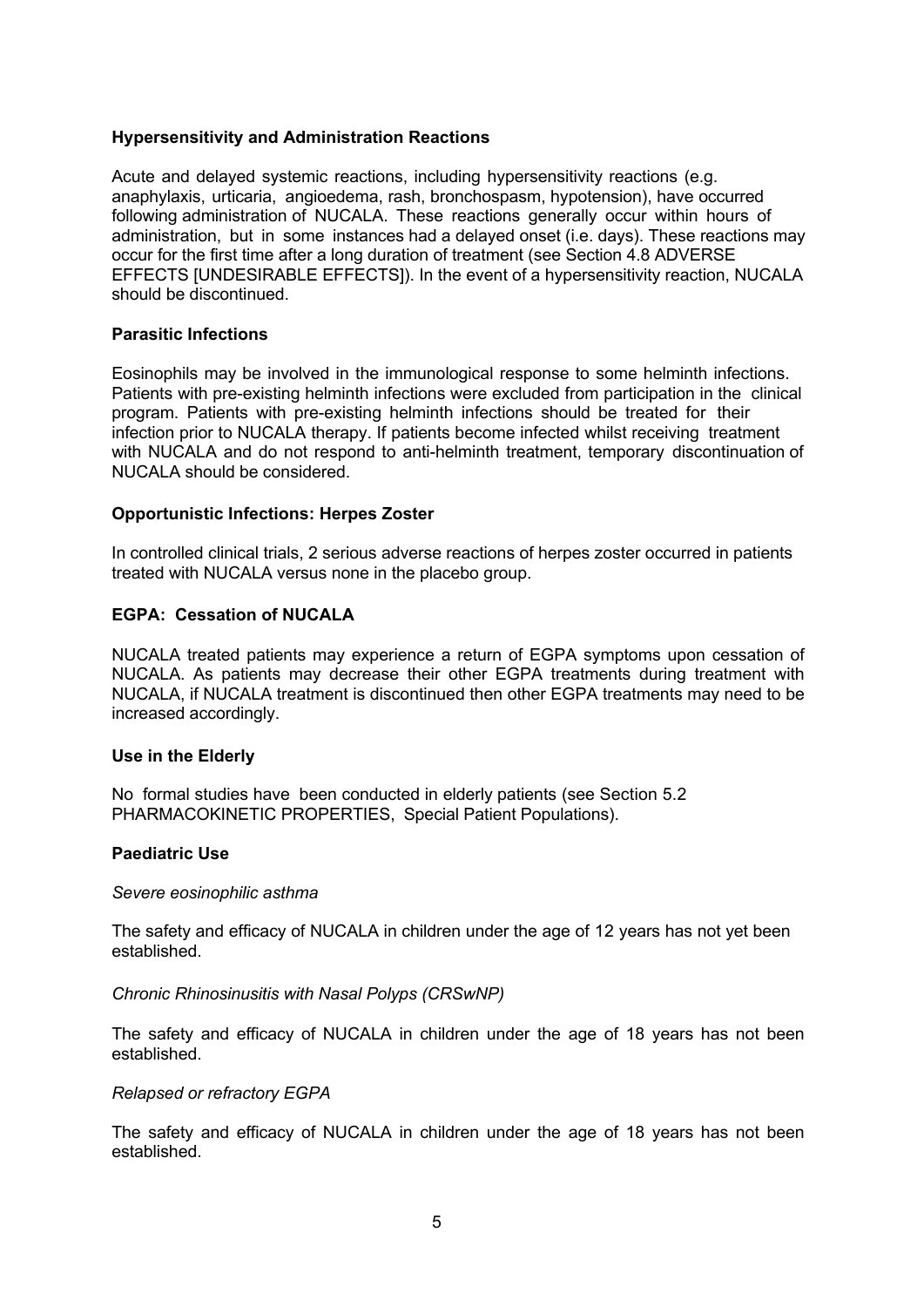## **Effects on Laboratory Tests**

No data available.

#### **4.5 INTERACTIONS WITH OTHER MEDICINES AND OTHER FORMS OF INTERACTIONS**

No formal interaction studies have been performed with NUCALA.

## **4.6 FERTILITY, PREGNANCY AND LACTATION**

#### **Effects on Fertility**

There are no fertility data in humans. Animal studies showed no adverse effects of anti-IL5 treatment on fertility.

No impairment of fertility was observed in a fertility and general reproduction toxicity study in male and female mice performed with a homologous antibody that inhibits IL-5 in mice. This study did not include a littering or functional F1 assessment.

#### **Use in Pregnancy (Category B1)**

The effect of NUCALA on human pregnancy is unknown. No treatment-related effects on embryo-foetal or postnatal development have been shown in animal studies.

In cynomolgus monkeys, mepolizumab had no effect on pregnancy or on embryonic/foetal and postnatal development (including immune function) of the offspring when given doses up to 100 mg/kg IV per month throughout gestation (yielding 9 times the AUC in humans at the maximum recommended clinical dose of 300 mg SC once every 4 weeks). Examinations for internal or skeletal malformations were not performed. Data in cynomolgus monkeys demonstrate that mepolizumab crosses the placenta. Concentrations of mepolizumab were approximately 2.4 times higher in infants than in mothers for several months post-partum and did not affect the immune system of the infants.

In addition, in a fertility, early embryonic, and embryo-foetal development study, pregnant CD-1 mice received a homologous antibody, which inhibits the activity of murine IL-5, at an IV dose of 50 mg/kg once per week throughout gestation. The homologous antibody did not produce obvious teratogenicity or otherwise affect embryo-foetal development in mice. Embryo-foetal development of IL-5–deficient mice has been reported to be generally unaffected relative to wild-type mice.

NUCALA should be used during pregnancy only if the expected benefit to the mother justifies the potential risk to the foetus.

#### **Use in Lactation**

There are no data regarding the excretion of NUCALA in human milk. However, mepolizumab was excreted into the milk of cynomolgus monkeys postpartum following dosing during pregnancy at concentrations that were less than 0.5% of those detected in plasma.

A decision should be made whether to discontinue breast-feeding or discontinue NUCALA, taking into account the importance of breast-feeding to the infant and the importance of the drug to the mother.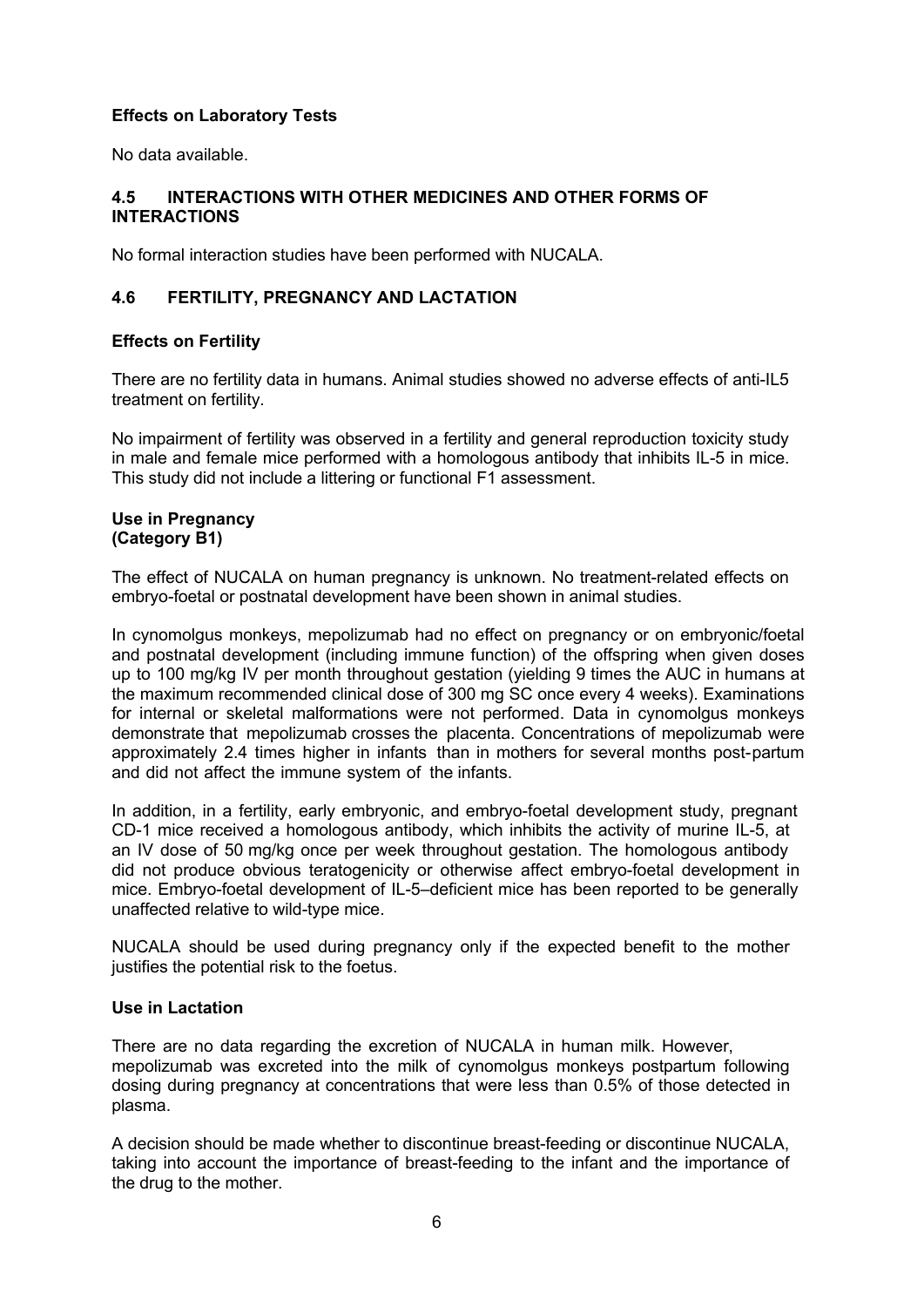## **4.7 EFFECTS ON ABILITY TO DRIVE AND USE MACHINES**

There have been no studies to investigate the effect of NUCALA on driving performance or the ability to operate machinery.

A detrimental effect on such activities would not be anticipated from the pharmacology or adverse reaction profile of NUCALA.

## **4.8 ADVERSE EFFECTS (UNDESIRABLE EFFECTS)**

The following adverse reactions are described in greater detail in other sections:

- Hypersensitivity reactions (see Section 4.4 SPECIAL WARNINGS AND PRECAUTIONS FOR USE)
- Opportunistic infections: herpes zoster (see Section 4.4 SPECIAL WARNINGS AND PRECAUTIONS FOR USE).

## **Clinical Trials Experience**

Because clinical trials are conducted under widely varying conditions, adverse reaction rates observed in the clinical trials of a drug cannot be directly compared with rates in the clinical trials of another drug and may not reflect the rates observed in practice.

#### *Severe eosinophilic asthma*

A total of 1,327 subjects with asthma were evaluated in 3 randomised, placebo-controlled, multicentre trials of 24 to 52 weeks' duration (MEA112997, MEA115588 and MEA115575). Of these, 1,192 had a history of 2 or more exacerbations in the year prior to enrolment despite regular use of high-dose inhaled corticosteroids (ICS) plus an additional controller(s) (MEA112997 and MEA115588), and 135 subjects required daily oral corticosteroids (OCS) in addition to regular use of high-dose ICS plus an additional controller(s) to maintain asthma control (MEA115575). All subjects had markers of eosinophilic airway inflammation (see Section 5.1 PHARMACODYNAMIC PROPERTIES, Clinical Trials). Of the subjects enrolled, 59% were female, 85% were white, and subjects ranged in age from 12 to 82 years. Mepolizumab was administered SC or intravenously (IV) once every 4 weeks; 263 subjects received NUCALA (mepolizumab 100 mg SC) for at least 24 weeks. Serious adverse events that occurred in more than 1 subject and in a greater percentage of subjects treated with NUCALA (n=263) than placebo (n=257) included 1 event, herpes zoster (2 subjects vs. 0 subjects, respectively). Approximately 2% of subjects receiving NUCALA withdrew from clinical trials due to adverse events compared with 3% of subjects receiving placebo.

The incidence of adverse reactions in the first 24 weeks of treatment in the 2 confirmatory efficacy and safety trials (MEA115588 and MEA115575) with NUCALA is shown in Table 1.

#### **Table 1: Adverse Reactions with NUCALA with Greater than or Equal to 3% Incidence and More Common than Placebo in Subjects with Asthma (MEA115588 and MEA115575)**

| <b>Adverse Reaction</b> | <b>NUCALA</b><br>(Mepolizumab<br>100 mg SC)<br>$(n=263)$<br>$\%$ | <b>Placebo</b><br>$(n=257)$<br>$\%$ |
|-------------------------|------------------------------------------------------------------|-------------------------------------|
| Headache                | 19                                                               | 18                                  |
| Injection site reaction |                                                                  | 3                                   |
| Back pain               |                                                                  |                                     |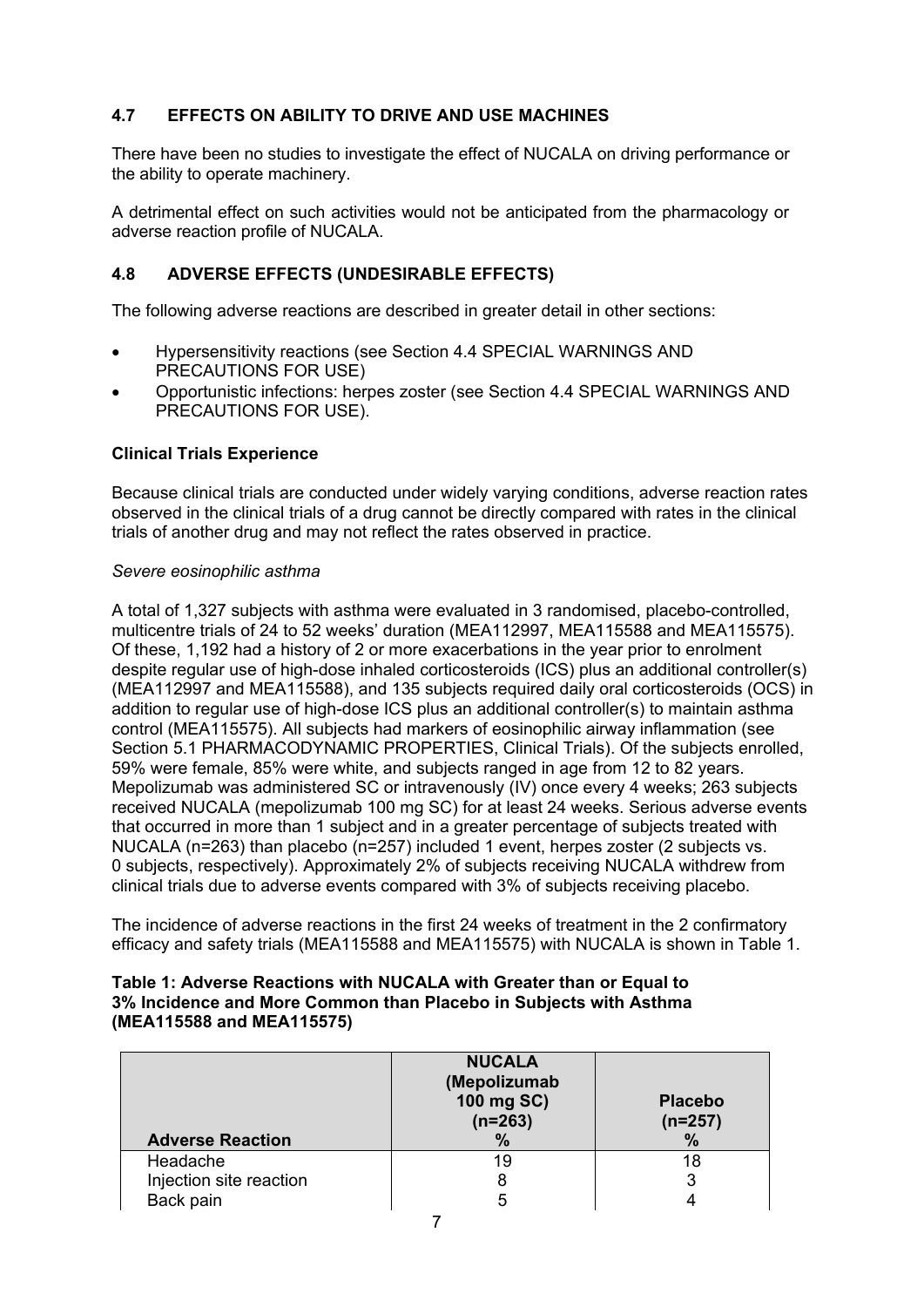| <b>Adverse Reaction</b> | <b>NUCALA</b><br>(Mepolizumab<br>100 mg SC)<br>$(n=263)$<br>% | <b>Placebo</b><br>$(n=257)$<br>% |
|-------------------------|---------------------------------------------------------------|----------------------------------|
| Fatigue                 |                                                               |                                  |
| Influenza               |                                                               |                                  |
| Urinary tract infection |                                                               |                                  |
| Abdominal pain upper    |                                                               |                                  |
| <b>Pruritus</b>         |                                                               |                                  |
| Eczema                  |                                                               | <1                               |
| Muscle spasms           |                                                               |                                  |

#### *52-Week Trial*

Adverse reactions from MEA112997 with 52 weeks of treatment with mepolizumab 75 mg IV (n=153) or placebo (n=155) and with greater than or equal to 3% incidence and more common than placebo and not shown in Table 1 were: abdominal pain, allergic rhinitis, asthenia, bronchitis, cystitis, dizziness, dyspnoea, ear infection, gastroenteritis, lower respiratory tract infection, musculoskeletal pain, nasal congestion, nasopharyngitis, nausea, pharyngitis, pyrexia, rash, toothache, viral infection, viral respiratory tract infection, and vomiting. In addition, 3 cases of herpes zoster occurred in subjects treated with mepolizumab 75 mg IV, compared with 2 subjects in the placebo group.

#### *Systemic Reactions, including Hypersensitivity Reactions*

In MEA112997, MEA115588 and MEA115575 described above, the percentage of subjects who experienced systemic (allergic and non-allergic) reactions was 5% in the placebo group and 3% in the group receiving NUCALA. Systemic allergic/hypersensitivity reactions were reported by 2% of subjects in the placebo group and 1% of subjects in the group receiving NUCALA. The most commonly reported manifestations of systemic allergic/hypersensitivity reactions reported in the group receiving NUCALA included rash, pruritus, headache, and myalgia. Systemic non-allergic reactions were reported by 2% of subjects in the group receiving NUCALA and 3% of subjects in the placebo group. The most commonly reported manifestations of systemic non-allergic reactions reported in the group receiving NUCALA included rash, flushing, and myalgia. A majority of the systemic reactions in subjects receiving NUCALA (5/7) were experienced on the day of dosing.

#### *Injection Site Reactions*

Injection site reactions (e.g., pain, erythema, swelling, itching, burning sensation) occurred at a rate of 8% in subjects treated with NUCALA compared with 3% in subjects treated with placebo.

#### *Long-Term Safety*

Nine hundred ninety-eight (998) subjects have received NUCALA in ongoing open-label extension studies, during which additional cases of herpes zoster have been reported. The overall adverse event profile was similar to the asthma trials described above.

#### *CRSwNP*

In a randomised, double-blind placebo-controlled 52-week study in subjects with CRSwNP (100 mg mepolizumab n=206, placebo n=201), no additional adverse reactions were identified to those reported for the severe asthma studies.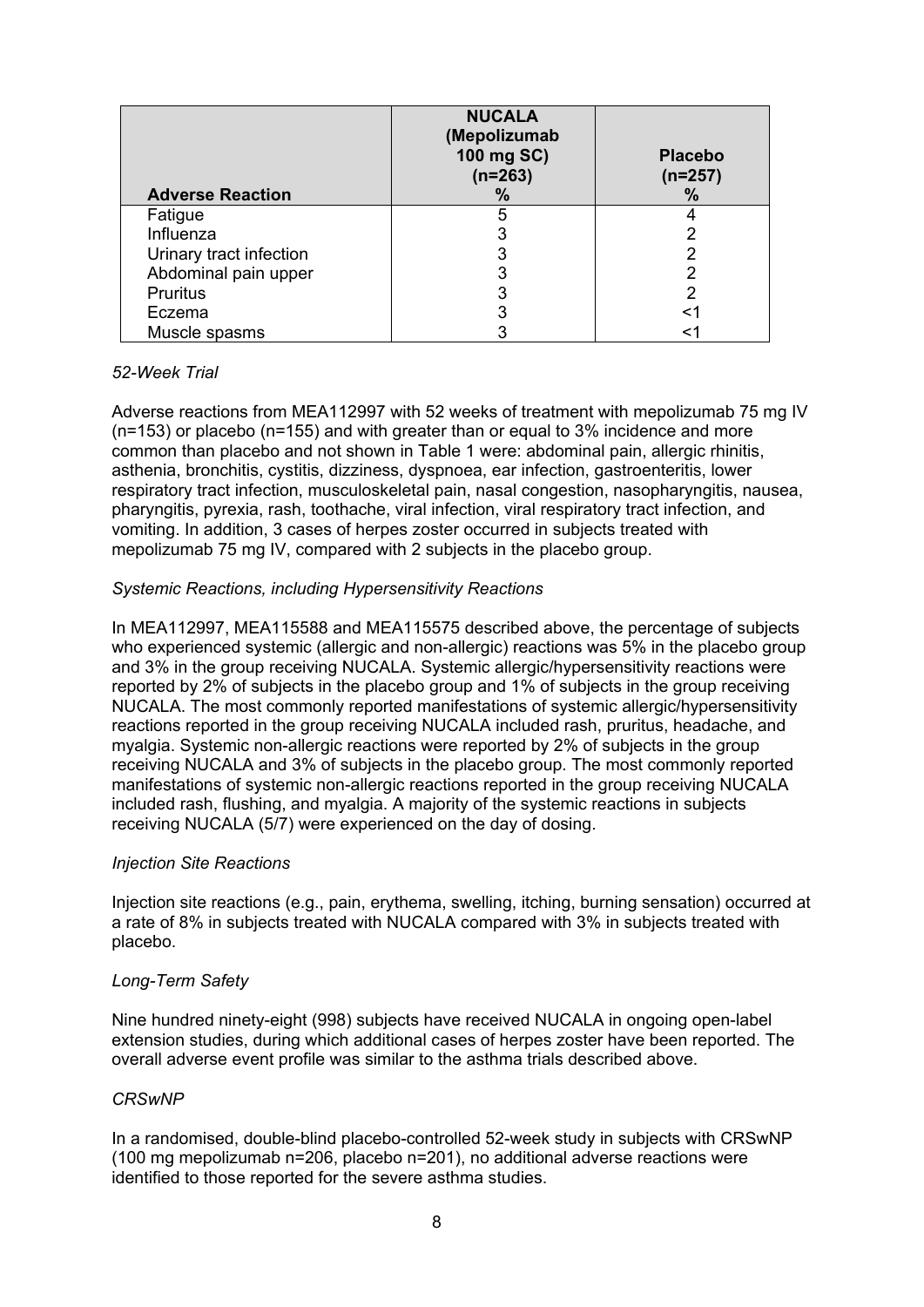**Table 2: On-Treatment Adverse Events with NUCALA with Greater than or Equal to 3% Incidence and More Common than Placebo in Subjects with CRSwNP (Study 205687)** 

|                      | <b>NUCALA</b><br>(Mepolizumab<br>100 mg SC)<br>$(n=206)$ | <b>Placebo</b><br>$(n=201)$ |
|----------------------|----------------------------------------------------------|-----------------------------|
| <b>Adverse Event</b> | %                                                        | %                           |
| Any                  | 82                                                       | 84                          |
| Nasopharyngitis      | 25                                                       | 23                          |
| Oropharyngeal pain   | 8                                                        | 5                           |
| Arthralgia           | 6                                                        | $\overline{2}$              |
| Abdominal pain       | 3                                                        | 2                           |
| upper                |                                                          |                             |
| Pyrexia              | 3                                                        | $\mathcal{P}$               |
| Diarrhoea            | 3                                                        | 2                           |
| Rash                 | 3                                                        | <1                          |
| Nasal dryness        | 3                                                        | <1                          |

*Relapsed or refractory EGPA* 

A total of 136 subjects with EGPA were evaluated in a double-blind, placebo-controlled study in which 300 mg mepolizumab (n=68) or placebo (n=68) was administered SC every 4 weeks for 13 treatments (see Section 5.1 PHARMACODYNAMIC PROPERTIES - Clinical Trials). Approximately 3% of subjects receiving NUCALA withdrew due to adverse events compared with 2% of subjects receiving placebo. The following AEs were most commonly reported.

#### **Table 3: Adverse Events with NUCALA with Greater than or Equal to 15% Incidence and More Common than Placebo in Subjects with EGPA (MEA115921)**

| <b>Adverse Event</b>              | <b>NUCALA</b><br>(Mepolizumab<br>300 mg<br>Subcutaneous)<br>$(n = 68)$<br>% | <b>Placebo</b><br>$(n = 68)$<br>$\%$ |
|-----------------------------------|-----------------------------------------------------------------------------|--------------------------------------|
| Any                               | 90                                                                          | 96                                   |
| Headache                          | 32                                                                          | 18                                   |
| Arthralgia                        | 22                                                                          | 18                                   |
| <b>Nausea</b>                     | 19                                                                          | 16                                   |
| <b>Sinusitis</b>                  | 21                                                                          | 16                                   |
| Upper respiratory tract infection | 21                                                                          | 16                                   |
| Diarrhoea                         | 18                                                                          | 12                                   |
| Vomiting                          | 16                                                                          | 6                                    |
| Injection site reaction           | 15                                                                          | 13                                   |

#### *Immunogenicity*

In subjects with severe asthma and EGPA who received at least one dose of 100 mg and 300 mg mepolizumab respectively, administered subcutaneously every four weeks15/260 (6%) and 1/68 (1%) respectively, had detectable anti-mepolizumab antibodies. The reported frequency may underestimate the actual frequency due to lower assay sensitivity in the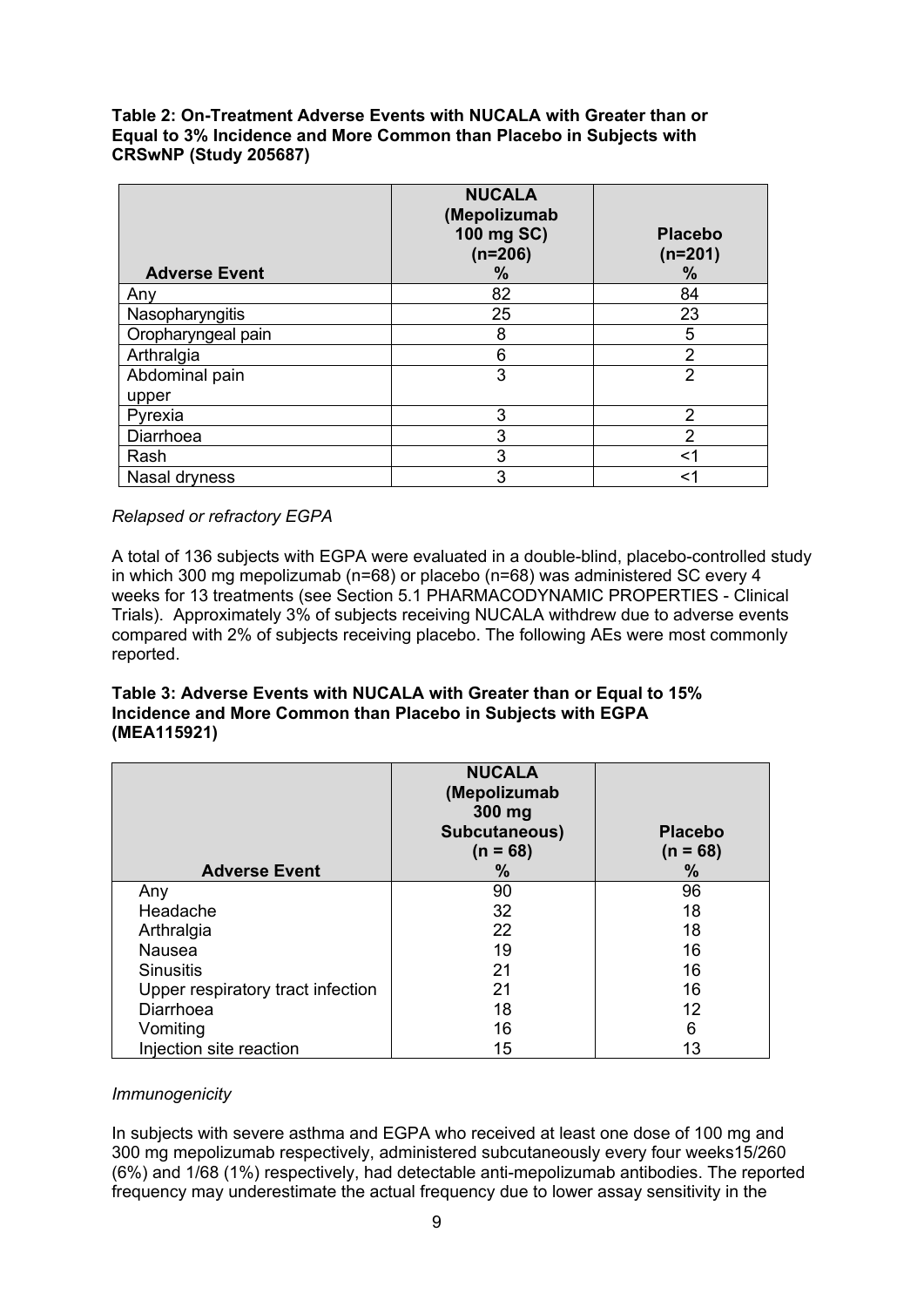presence of high drug concentration.

Neutralising antibodies were detected in one adult subject with severe asthma receiving mepolizumab. Anti-mepolizumab antibodies slightly increased (approximately 20%) the clearance of mepolizumab. There was no evidence of a correlation between anti-mepolizumab antibody titres and change in eosinophil level. The clinical relevance of the presence of anti-mepolizumab antibodies is not known.

The data reflect the percentage of patients whose test results were positive for antibodies to mepolizumab in specific assays. The observed incidence of antibody positivity in an assay is highly dependent on several factors, including assay sensitivity and specificity, assay methodology, sample handling, timing of sample collection, concomitant medications, and underlying disease.

#### **Post-marketing data**

Adverse reactions are listed below by system organ class and frequency. The following convention has been used for the classification of adverse reactions:

Rare: ≥1/10,000 to <1/1,000.

| <b>System Organ Class</b> | <b>Adverse reaction(s)</b>           | <b>Frequency</b> |
|---------------------------|--------------------------------------|------------------|
| Immune system             | Hypersensitivity reactions including | Rare             |
| disorders                 | anaphylaxis                          |                  |

#### **Reporting suspected adverse effects**

Reporting suspected adverse reactions after registration of the medicinal product is important. It allows continued monitoring of the benefit-risk balance of the medicinal product. Healthcare professionals are asked to report any suspected adverse reactions at www.tga.gov.au/reporting-problems.

#### **4.9 OVERDOSE**

There is no clinical experience with overdose of NUCALA.

Single doses of up to 1500 mg IV were administered in a clinical trial to patients with eosinophilic disease without evidence of dose-related toxicities.

There is no specific treatment for an overdose with NUCALA. If overdose occurs, the patient should be treated supportively with appropriate monitoring as necessary.

For information on the management of overdose, contact the Poison Information Centre on 131126 (Australia).

## **5 PHARMACOLOGICAL PROPERTIES**

#### **5.1 PHARMACODYNAMIC PROPERTIES**

#### **Mechanism of action**

Mepolizumab is a humanised monoclonal antibody (IgG1, kappa), which targets human IL-5 with high affinity and specificity. IL-5 is the major cytokine responsible for the growth and differentiation, recruitment, activation and survival of eosinophils.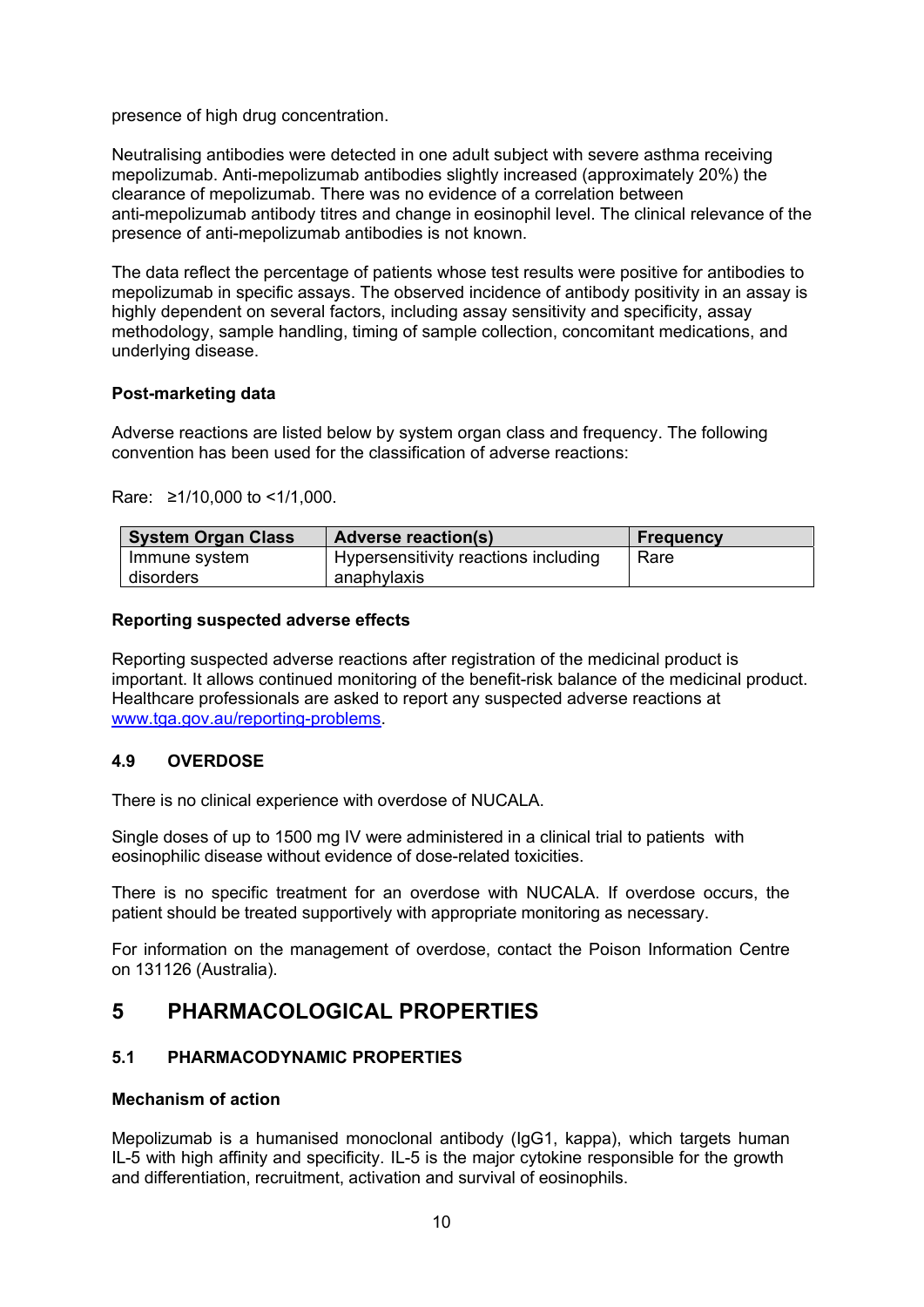Mepolizumab inhibits the bioactivity of IL-5 with nanomolar potency by blocking the binding of IL-5 to the alpha chain of the IL-5 receptor complex expressed on the eosinophil cell surface, thereby inhibiting IL-5 signalling and reducing the production and survival of eosinophils.

#### **Pharmacodynamic effects**

#### *Severe eosinophilic asthma*

In clinical trials, reduction in blood eosinophils was observed consistently following treatment with mepolizumab. The magnitude and duration of this reduction was dosedependent. Following a dose of 100 mg (SC) every 4 weeks for 32 weeks, blood eosinophils were reduced to a geometric mean count of 40 cells/µL. This corresponds to a geometric mean reduction of 84% compared to placebo. This magnitude of reduction was observed within 4 weeks of treatment and was maintained throughout the treatment period.

#### *CRSwNP*

In patients with CRSwNP, following a dose of 100 mg administered subcutaneously every 4 weeks for 52 weeks, the blood eosinophils were reduced to a geometric mean count of 60 cells/µL, which corresponds to a geometric mean reduction of 83% compared to placebo. This magnitude of reduction was observed within 4 weeks of treatment and was maintained throughout the treatment period.

#### *Relapsed or refractory Eosinophilic Granulomatosis with Polyangiitis (EGPA)*

In a study in adult patients with EGPA following a dose of 300 mg administered subcutaneously every 4 weeks for 52 weeks, blood eosinophils were reduced from a geometric mean count at baseline of 177 cells/μL (n=68) to 38 cells/μL (n=64) at week 52. There was a geometric mean reduction of 83% compared to placebo and this magnitude of reduction was observed within 4 weeks of treatment.

#### Immunogenicity

Consistent with the potentially immunogenic properties of protein and peptide therapeutics, patients may develop antibodies to mepolizumab following treatment. In subjects who received at least one dose of mepolizumab administered subcutaneously every four weeks, 15/260 (6%) (100 mg, severe asthma), 6/196 (3%) (100 mg, CRSwNP) and 1/68 (1%) (300 mg, EGPA) had detectable anti-mepolizumab antibodies.

Neutralising antibodies were detected in one adult subject with severe asthma receiving mepolizumab. Anti- mepolizumab antibodies did not discernibly impact the pharmacokinetic or pharmacodynamic effects of mepolizumab treatment in the majority of patients and there was no evidence of a correlation between antibody titres and change in eosinophil level.

#### **Clinical Trials**

#### Severe eosinophilic asthma

The efficacy of NUCALA in the treatment of a targeted group of subjects with severe eosinophilic asthma was evaluated in 3 randomised, double-blind, parallel-group clinical studies of between 24-52 weeks duration, in patients aged 12 years and older. These studies were designed to evaluate the efficacy of mepolizumab administered once every 4 weeks by SC or IV injection in severe eosinophilic asthma patients not controlled on their standard of care [e.g., ICS, OCS, combination ICS and long-acting beta<sub>2</sub>-adrenergic agonists (LABA), leukotriene modifiers, short-acting beta<sub>2</sub>-adrenergic agonists (SABA)].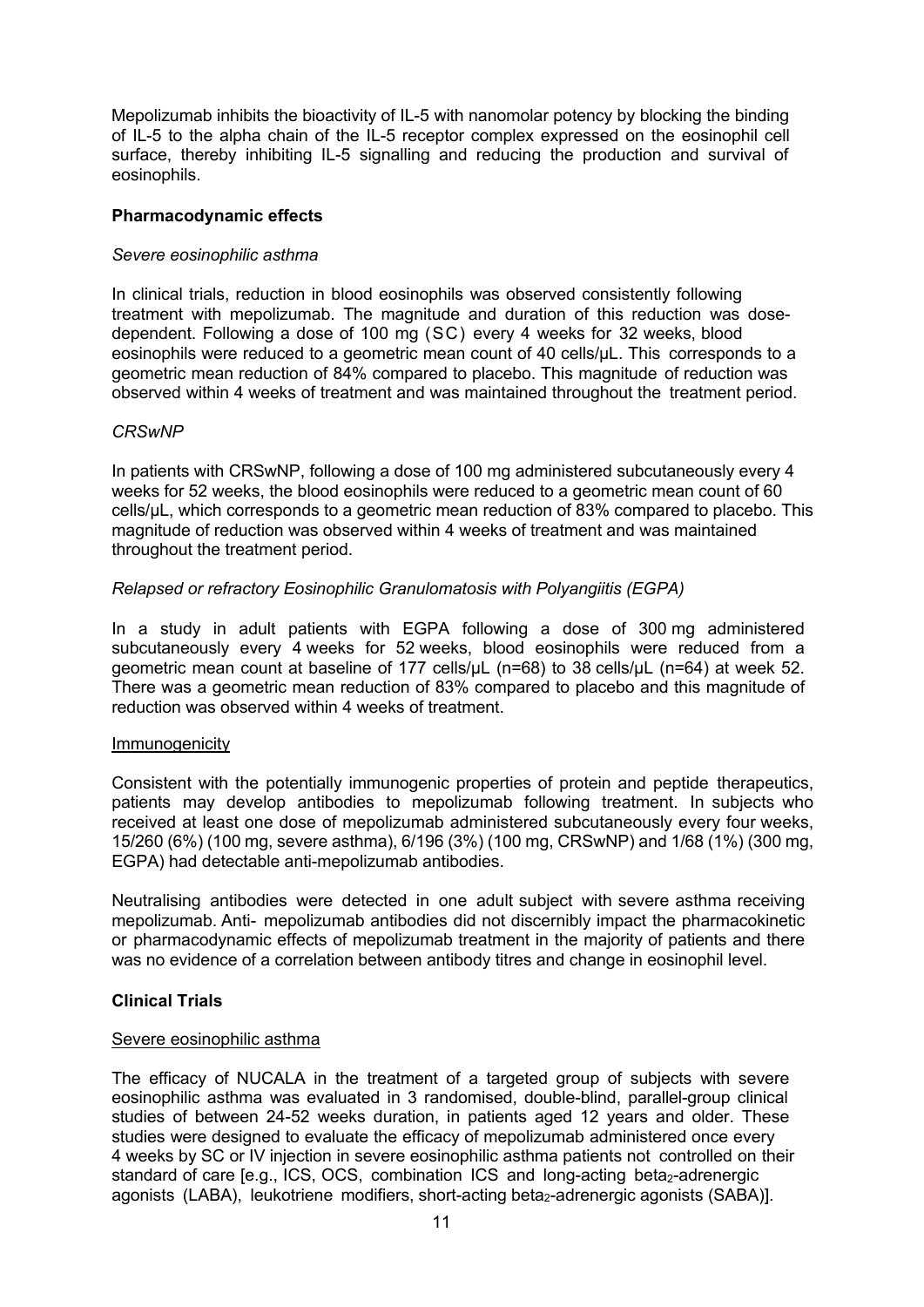#### *Placebo Controlled Studies:*

#### *Dose-Ranging Efficacy (MEA112997)*

In study MEA112997, a randomised, double-blind, placebo-controlled, parallel-group, multi-centre study of 52 weeks duration in 616 patients, results demonstrated that mepolizumab (75 mg, 250 mg or 750 mg) significantly reduced asthma exacerbations when administered IV compared to placebo. There was no statistically significant difference in effect seen between the 3 studied doses. Blood eosinophil counts greater than or equal to 150 cells/µL at screening; or blood eosinophils ≥300 cells/µL in the past 12 months predicted subjects who would benefit most from mepolizumab therapy. Results from this study were used to determine dose selection for the studies using SC mepolizumab administration. Mepolizumab is not indicated for IV use, and should only be administered by the SC route.

#### *Exacerbation Reduction (MEA115588)*

Study MEA115588 was a randomised, double-blind, placebo-controlled, parallel-group, multi-centre study which evaluated the efficacy and safety of mepolizumab as add-on therapy in 576 patients with severe eosinophilic asthma. This study evaluated the frequency of clinically significant exacerbations of asthma, defined as: worsening of asthma requiring use of oral/systemic corticosteroids and/or hospitalisation and/or emergency department visits.

Patients were aged 12 years of age or older, with a history of two or more asthma exacerbations in the past 12 months and not controlled on their current asthma therapies (i.e., high-dose ICS in combination with at least another controller such as LABA or leukotriene modifiers). Patients were allowed to be on oral corticosteroid therapy and continued to receive their existing asthma medication during the study. Severe eosinophilic asthma was defined as peripheral blood eosinophils greater than or equal to 150 cells/µL within 6 weeks of randomisation (first dose) or blood eosinophils greater than or equal to 300 cells/μL within the past 12 months of randomisation.

Patients received either mepolizumab 100 mg SC, mepolizumab 75 mg IV, or placebo treatment once every 4 weeks over 32-weeks.

The primary endpoint, reduction in the frequency of clinically significant exacerbations of asthma was statistically significant ( $p<0.001$ ). Table 4 provides the results of the primary endpoint and secondary endpoints of MEA115588.

#### **Table 4: Results of primary and secondary endpoints at Week 32 in the Intent to Treat population (MEA115588)**

|                                                          | Mepolizumab<br>$(100 \text{ mg } SC)$ | <b>Placebo</b> |
|----------------------------------------------------------|---------------------------------------|----------------|
|                                                          | $N = 194$                             | $N = 191$      |
| <b>Primary endpoint</b>                                  |                                       |                |
| <b>Frequency of Clinically Significant Exacerbations</b> |                                       |                |
| Exacerbation rate per year                               | 0.83                                  | 1.74           |
| Percent reduction                                        | 53%                                   |                |
| Rate ratio (95% CI)                                      | 0.47(0.35, 0.64)                      |                |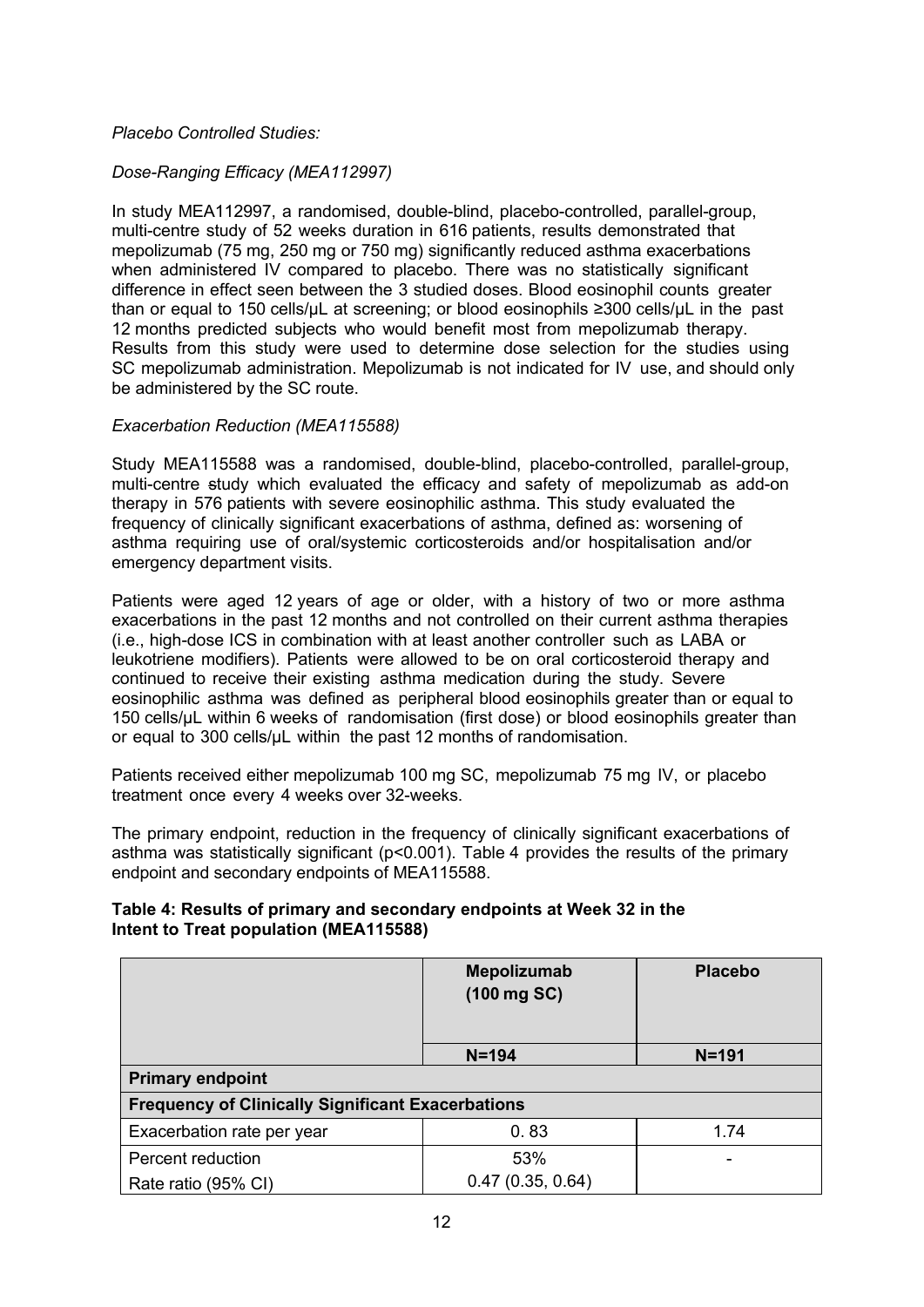|                                                                             | <b>Mepolizumab</b><br>(100 mg SC) | <b>Placebo</b> |
|-----------------------------------------------------------------------------|-----------------------------------|----------------|
|                                                                             | $N = 194$                         | $N = 191$      |
| p-value                                                                     | < 0.001                           |                |
| <b>Secondary endpoints</b>                                                  |                                   |                |
| Frequency of Exacerbations requiring hospitalisations/emergency room visits |                                   |                |
| Exacerbation rate per year                                                  | 0.08                              | 0.20           |
| Percent reduction                                                           | 61%                               |                |
| Rate ratio (95% CI)                                                         | 0.39(0.18, 0.83)                  |                |
| p-value                                                                     | 0.015                             |                |
| <b>Frequency of Exacerbations requiring hospitalisation</b>                 |                                   |                |
| Exacerbations rate per year                                                 | 0.03                              | 0.10           |
| Percent reduction                                                           | 69%                               |                |
| Rate ratio (95% CI)                                                         | 0.31(0.11, 0.91)                  |                |
| p-value                                                                     | 0.034                             | $\overline{a}$ |
| Pre-bronchodilator FEV <sub>1</sub> (mL) at Week 32                         |                                   |                |
| Mean Change from Baseline (SE)                                              | 183 (31.1)                        | 86 (31.4)      |
| Difference (mepolizumab vs.<br>placebo)                                     | 98                                |                |
| 95% CI                                                                      | 11, 184                           |                |
| p-value                                                                     | 0.028                             |                |
| St. George's Respiratory Questionnaire (SGRQ) at Week 32                    |                                   |                |
| Mean Change from Baseline (SE)                                              | $-16.0(1.13)$                     | $-9.0(1.16)$   |
| Difference (mepolizumab vs.<br>placebo)                                     | $-7.0$                            |                |
| 95% CI                                                                      | $-10.2, -3.8$                     |                |
| p-value                                                                     | < 0.001                           |                |

*Oral Corticosteroid Reduction (MEA115575)*

Study MEA115575 evaluated the effect of mepolizumab 100 mg SC on reducing the use of maintenance OCS while maintaining asthma control in subjects with severe eosinophilic asthma who were dependent on systemic corticosteroids. Patients had a peripheral blood eosinophil count of  $\geq 300$  cells/ $\mu$ L in the 12 months prior screening or a peripheral blood eosinophil count of  $\geq$ 150 cells/uL at baseline. Patients were administered mepolizumab or placebo treatment once every 4 weeks over the treatment period. The OCS dose was reduced every 4 weeks during the OCS reduction phase (Weeks 4-20), as long as asthma control was maintained. During the study patients continued their baseline asthma therapy (i.e., high-dose ICS in combination with at least another controller such as LABA or leukotriene modifiers).

This study enrolled a total of 135 patients: mean age of 50 years, 55% were female, 48% had been receiving oral steroid therapy for at least 5 years, and had a baseline mean prednisone equivalent dose of approximately 13 mg per day.

The primary endpoint was the reduction in daily OCS dose (Weeks 20-24) whilst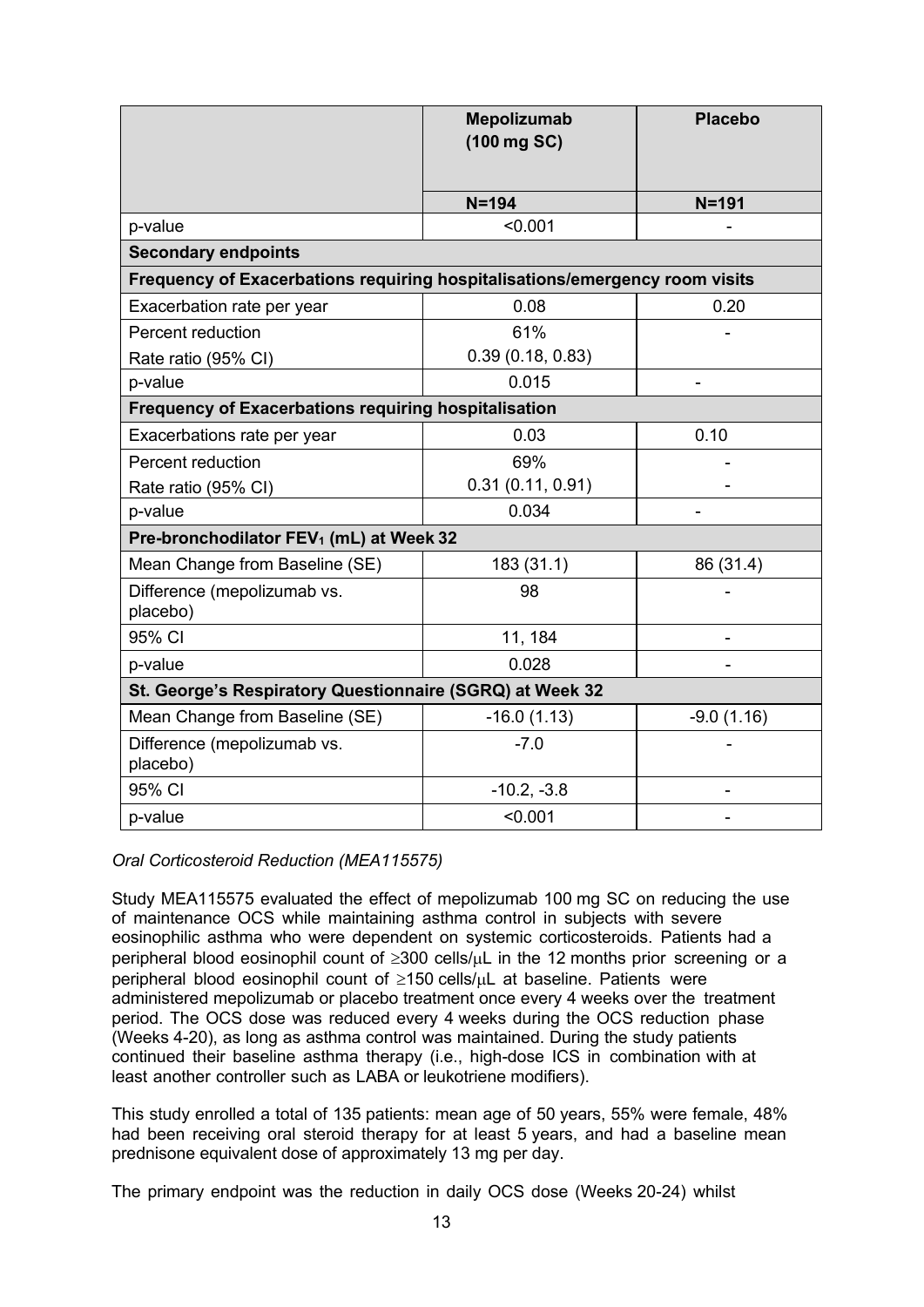maintaining asthma control compared with patients treated with placebo (see Table 5).

|                                                                         | <b>Number (%) of Subjects</b>     |                     |
|-------------------------------------------------------------------------|-----------------------------------|---------------------|
|                                                                         | <b>Mepolizumab</b><br>(100 mg SC) | <b>Placebo</b>      |
|                                                                         |                                   |                     |
|                                                                         | $N = 69$                          | $N = 66$            |
| <b>Primary Endpoint:</b>                                                |                                   |                     |
| Percent Reduction in OCS from Baseline at Weeks 20-24 (%)               |                                   |                     |
| n                                                                       |                                   |                     |
| 90% - 100%                                                              | 16 (23%)                          | 7(11%)              |
| 75% - <90%                                                              | 12 (17%)                          | 5(8%)               |
| $50\% - 575\%$                                                          | 9(13%)                            | 10 (15%)            |
| $>0\% - 50\%$                                                           | 7(10%)                            | 7(11%)              |
| No decrease in OCS/lack of asthma control/<br>withdrawal from treatment | 25 (36%)                          | 37 (56%)            |
| Odds ratio (95% CI)                                                     | 2.39 (1.25, 4.56)                 |                     |
| p-value                                                                 | 0.008                             |                     |
| <b>Secondary Endpoints:</b>                                             |                                   |                     |
| <b>Reduction in the daily OCS dose</b>                                  |                                   |                     |
| At least 50% reduction in daily OCS dose from                           |                                   |                     |
| baseline, n (%)                                                         | 37 (54%)                          | 22 (33%)            |
| Odds ratio (95% CI)                                                     | 2.26(1.10, 4.65)                  |                     |
| p-value                                                                 | 0.027                             |                     |
| Reduction to $\leq$ 5 mg/day in daily OCS dose, n (%)                   | 37 (54%)                          | 21 (32%)            |
| Odds ratio (95% CI)                                                     | 2.45 (1.12, 5.37)                 |                     |
| p-value                                                                 | 0.025                             |                     |
| Reduction to 0 mg/day in daily OCS dose, n (%)                          | 10 (14%)                          | 5(8%)               |
| Odds ratio (95% CI)                                                     | 1.67 (0.49, 5.75)                 |                     |
| p-value                                                                 | 0.414                             |                     |
| <b>Median Percentage Reduction in Daily OCS Dose</b>                    |                                   |                     |
| Median % reduction from baseline (95% CI)                               | 50.0 (20.0, 75.0)                 | $0.0$ (-20.0, 33.3) |
| Median difference (95% CI)                                              | $-30.0$ $(-66.7, 0.0)$            |                     |
| p-value                                                                 | 0.007                             |                     |

## **Table 5: Results of the primary and secondary endpoints in the Intent to Treat population (MEA115575)**

OCS: prednisone/prednisolone

Additionally, health-related quality of life was measured using SGRQ. At Week 24, there was a statistically significant improvement in the mean SGRQ score for mepolizumab compared with placebo: -5.8 (95% CI: -10.6, -1.0; p=0.019). At Week 24, the proportion of subjects with a clinically meaningful decrease in SGRQ score (defined as a decrease of at least 4 units from baseline) was greater for mepolizumab (58%, 40/69) compared with placebo (41%, 27/66).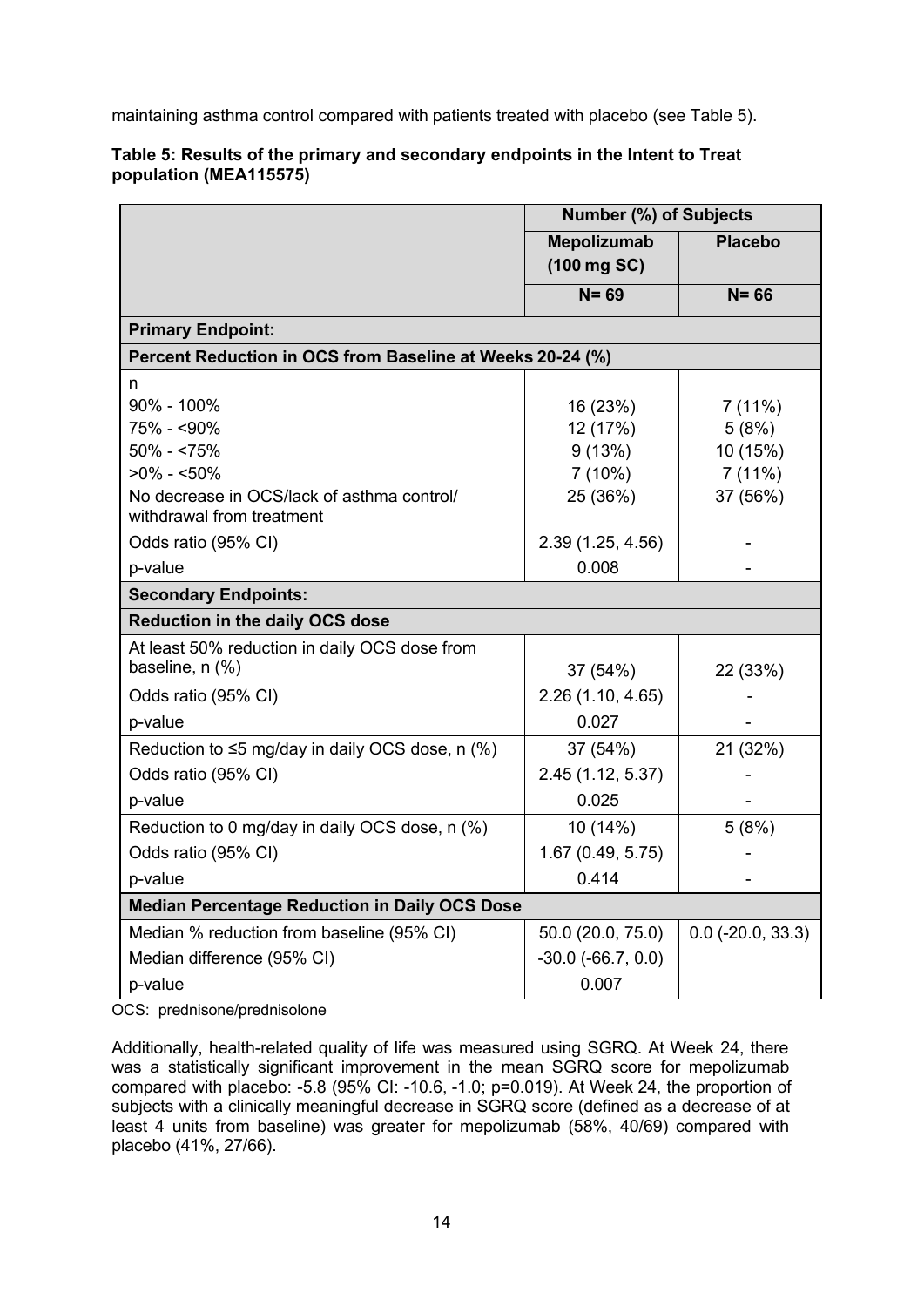## *Open Label Extension Study (MEA115661)*

Following completion of the double-blind MEA115575 and MEA115588 studies, all patients were offered the opportunity to participate in MEA115661, a 52-week open-label extension (OLE) study, during which time all patients received open-label mepolizumab (100 mg SC). In total, 651 patients (126 subjects who had previously participated in study MEA115575 and 525 subjects who had previously participated in Study MEA115588), received 100 mg SC of mepolizumab every 4 weeks. During open-label treatment of all subjects with mepolizumab in MEA115661, the rates of exacerbations per year remained low in the subjects who were previously treated with mepolizumab and were consistent with results demonstrated during the 32-week double-blind period of study MEA115588. In addition, the impact of mepolizumab on steroid reduction was maintained following MEA115575 with average daily steroid dose remaining consistent with the level achieved with mepolizumab treatment at Weeks 20-24 during MEA115575.

#### Chronic Rhinosinusitis with Nasal Polyps (CRSwNP)

Study 205687 was a 52-week, randomised, double-blind, placebo-controlled study which evaluated 407 patients aged 18 years and older with CRSwNP. Patients enrolled in the study were required to have a nasal obstruction VAS (Visual Analogue Scale) symptom score of >5 out of a maximum score of 10, an overall VAS symptom score >7 out of a maximum score of 10 and an endoscopic bilateral NP score of ≥5 out of a maximum score of 8 (with a minimum score of 2 in each nasal cavity). Patients must also have had a history of at least one prior surgery for nasal polyps in the previous 10 years.

Patients received a 100 mg dose of mepolizumab, or placebo, administered subcutaneously once every 4 weeks in addition to background intranasal corticosteroid therapy. The demographics and baseline characteristics of patients in study 205687 are provided in Table 6 below:

|                                                                            | $N = 407$      |
|----------------------------------------------------------------------------|----------------|
| Age $(y)$ of patients, mean $(SD)$                                         | 49 (13)        |
| Female, $n$ $%$ )                                                          | 143 (35)       |
| White, $n$ $%$ )                                                           | 379 (93)       |
| Duration (y) of CRSwNP, mean (SD)                                          | 11.4 (8.39)    |
| Patients with $>= 1$ previous surgery, n (%)                               | 407 (100)      |
| Patients with $>= 3$ previous surgeries, n $(\%)$                          | 124(30)        |
| OCS use for NP ( $\geq$ 1 course) in past 12 months, n (%)                 | 197 (48)       |
| Total endoscopic NP score <sup>ab c</sup> , mean (SD), maximum score = 8   | 5.5(1.29)      |
| Nasal obstruction VAS score <sup>a d</sup> , mean (SD), maximum score = 10 | 9.0(0.83)      |
| Overall VAS symptom score <sup>ad</sup> , mean (SD), maximum score = 10    | 9.1(0.74)      |
| SNOT-22 total score <sup>e</sup> , mean (SD), range 0-110                  | 64.1 (18.32)   |
| Composite VAS symptoms score <sup>a</sup> , mean (SD), maximum score = 10  | 9.0(0.82)      |
| Loss of smell VAS score <sup>a,d</sup> , mean (SD), maximum score = 10     | 9.7(0.72)      |
| Asthma, $n$ $%$                                                            | 289 (71)       |
| AERD, n (%)                                                                | 108 (27)       |
| Geometric mean eosinophil count at baseline, cells/mcL (95% CI)            | 390 (360, 420) |

## **Table 6: Demographics and baseline characteristics in CRSwNP**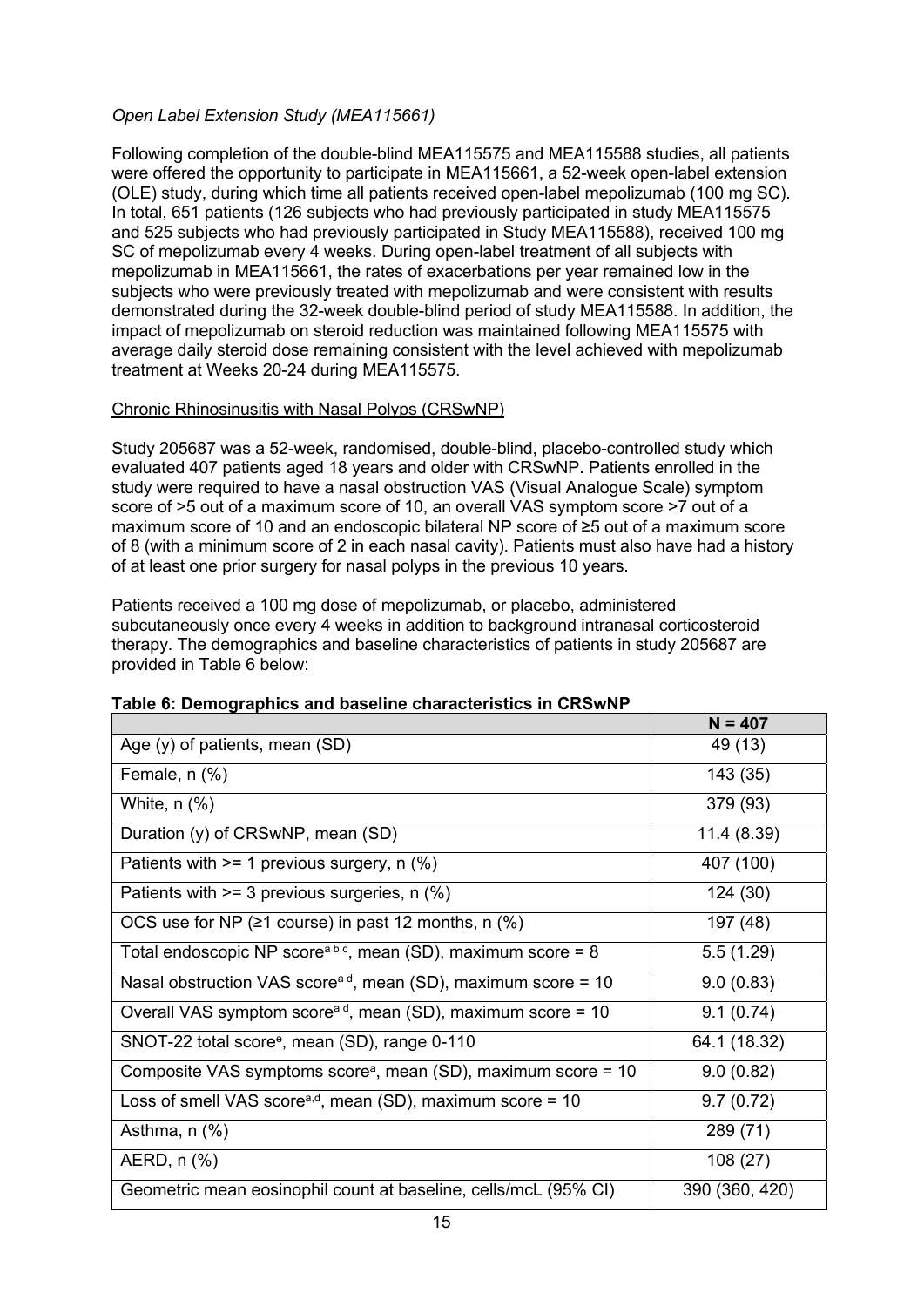CRSwNP = chronic rhinosinusitis with nasal polyps, SD = standard deviation, OCS = oral corticosteroid, NP = nasal polyps, VAS = visual analogue scale, SNOT-22 = Sino-Nasal Outcome Test, AERD = aspirin-exacerbated respiratory disease

- a Higher scores indicate greater disease severity.
- **b** As graded by independent blinded assessors
- c NP score is the sum of scores from both nostrils (0-8 scale) where each nostril was graded (0=no polyps; 1=small polyps in the middle meatus not reaching below the inferior border of the middle concha; 2=polyps reaching below the lower border of the middle turbinate; 3=large polyps reaching the lower border of the inferior turbinate or polyps medial to the middle concha; 4=large polyps causing almost complete congestion/obstruction of the inferior meatus).
- $d$  Collected daily by patients on a 0 to 10 scale (0=none; 10=as bad as you can imagine).
- e SNOT-22 is a health-related quality of life assessment tool and included 22 items in 6 domains of symptoms and impact associated with CRSwNP (nasal, non-nasal, ear/facial, sleep, fatigue, emotional consequences). Higher scores indicate worse health related quality of life.

The co-primary endpoints were change from baseline in total endoscopic NP score at week 52 and change from baseline in mean nasal obstruction VAS score during weeks 49-52.

Patients who received mepolizumab had significantly greater improvements (decreases) in total endoscopic NP score at Week 52 and in nasal obstruction VAS score during weeks 49-52 compared to placebo (see Table 7).

|                                                | <b>Placebo</b>    | Mepolizumab<br>100 mg SC |
|------------------------------------------------|-------------------|--------------------------|
|                                                | (N=201)           | (N=206)                  |
| Total Endoscopic Score at week 52 <sup>a</sup> |                   |                          |
| Median score at baseline (min, max)            | 6.0(0, 8)         | 5.0(2, 8)                |
| Median change from baseline                    | 0.0               | $-1.0$                   |
| p-value <sup>b</sup>                           |                   | < 0.001                  |
| Adjusted treatment difference in medians (95%  |                   | $-0.73$ $(-1.11, -0.34)$ |
| $Cl$ ) $c$                                     |                   |                          |
| $\geq$ 1-point improvement, n (%)              | (28)<br>57        | 104 (50)                 |
| $\geq$ 2-point improvement, n (%)              | 26 (13)           | 74 (36)                  |
| Nasal obstruction VAS score (weeks 49 to 52) a |                   |                          |
| Median score at baseline (min, max)            | 9.14(5.31, 10.00) | 9.01(6.54, 10.00)        |
| Median change from baseline                    | $-0.82$           | $-4.41$                  |
| p-value <sup>b</sup>                           |                   | < 0.001                  |
| Adjusted treatment difference in medians (95%  |                   | $-3.14$ $(-4.09, -2.18)$ |
| $Cl)$ <sup>c</sup>                             |                   |                          |
| $>1$ -point improvement, n $(\%)$              | 100(50)           | 146 (71)                 |
| ≥3-point improvement, n $(\%)$ <sup>d</sup>    | 73 (36)           | 124 (60)                 |

#### **Table 7: Analyses of co-primary endpoints (Intent to Treat population)**

a) Subjects with nasal surgery/sinuplasty prior to visit assigned their worst observed score prior to nasal surgery/sinuplasty. Those who withdrew from study with no nasal surgery/sinuplasty assigned their worst observed score prior to study withdrawal.

b) Based on Wilcoxon rank-sum test.

- c) Quantile regression with covariates of treatment group, geographic region, baseline score and log(e) baseline blood eosinophil count.
- d) A three-point improvement in Nasal Obstruction VAS has been identified as a meaningful within-patient change for this assessment.

All secondary endpoints were statistically significant and provided support for the coprimary endpoints. The key secondary endpoint was the time to first NP surgery up to Week 52 (see Figure 1). Data from the other secondary endpoints are presented in Table 8.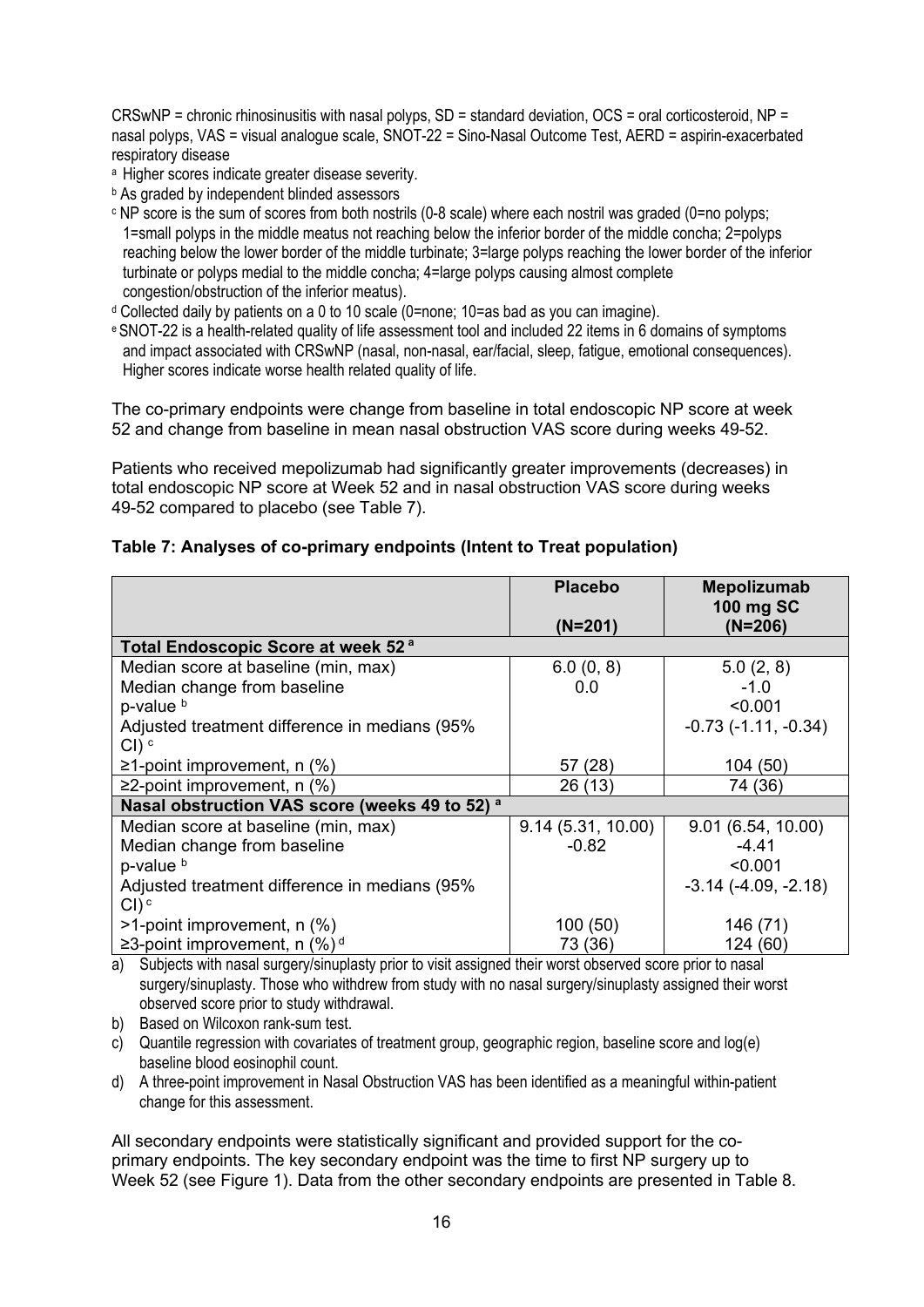### *Time to First NP surgery*

Across the 52-week treatment period, patients in the mepolizumab group had a lower probability of undergoing NP surgery than patients in the placebo group (surgery was defined as any procedure involving instruments resulting in incision and removal of tissue [polypectomy] in the nasal cavity).

By Week 52, 18 patients (9%) in the mepolizumab group had undergone NP surgery compared with 46 patients (23%) in the placebo group.

Patients who received mepolizumab had an increase in the time to first NP surgery compared with placebo. The risk of surgery over the treatment period was significantly lower by 57% for patients treated with mepolizumab compared with placebo (Hazard Ratio: 0.43; 95% CI 0.25, 0.76; unadjusted/adjusted p=0.003). A post-hoc analysis showed a 61% reduction in the odds of surgery (OR: 0.39, 95% CI: 0.21, 0.72; p=0.003).

## **Figure 1: Kaplan Meier Curve for Time to First Nasal Polyps surgery**





|                                                                                                                                    | <b>Placebo</b><br>$(N=201)$ | Mepolizumab<br>$(N=206)$                          |
|------------------------------------------------------------------------------------------------------------------------------------|-----------------------------|---------------------------------------------------|
| Overall VAS Score (Weeks 49-52) <sup>a</sup>                                                                                       |                             |                                                   |
| Median score at baseline (min, max)                                                                                                | 9.20(7.21,<br>10.00         | 9.12(7.17, 10.00)                                 |
| Median change from baseline<br>Unadjusted/adjusted p-value b,c<br>Adjusted treatment difference in medians (95%<br>Cl <sup>d</sup> | $-0.90$                     | $-4.48$<br>< 0.001/0.003<br>$-3.18(-4.10, -2.26)$ |
| ≥2.5-point improvement $(%$                                                                                                        | 40                          | 64                                                |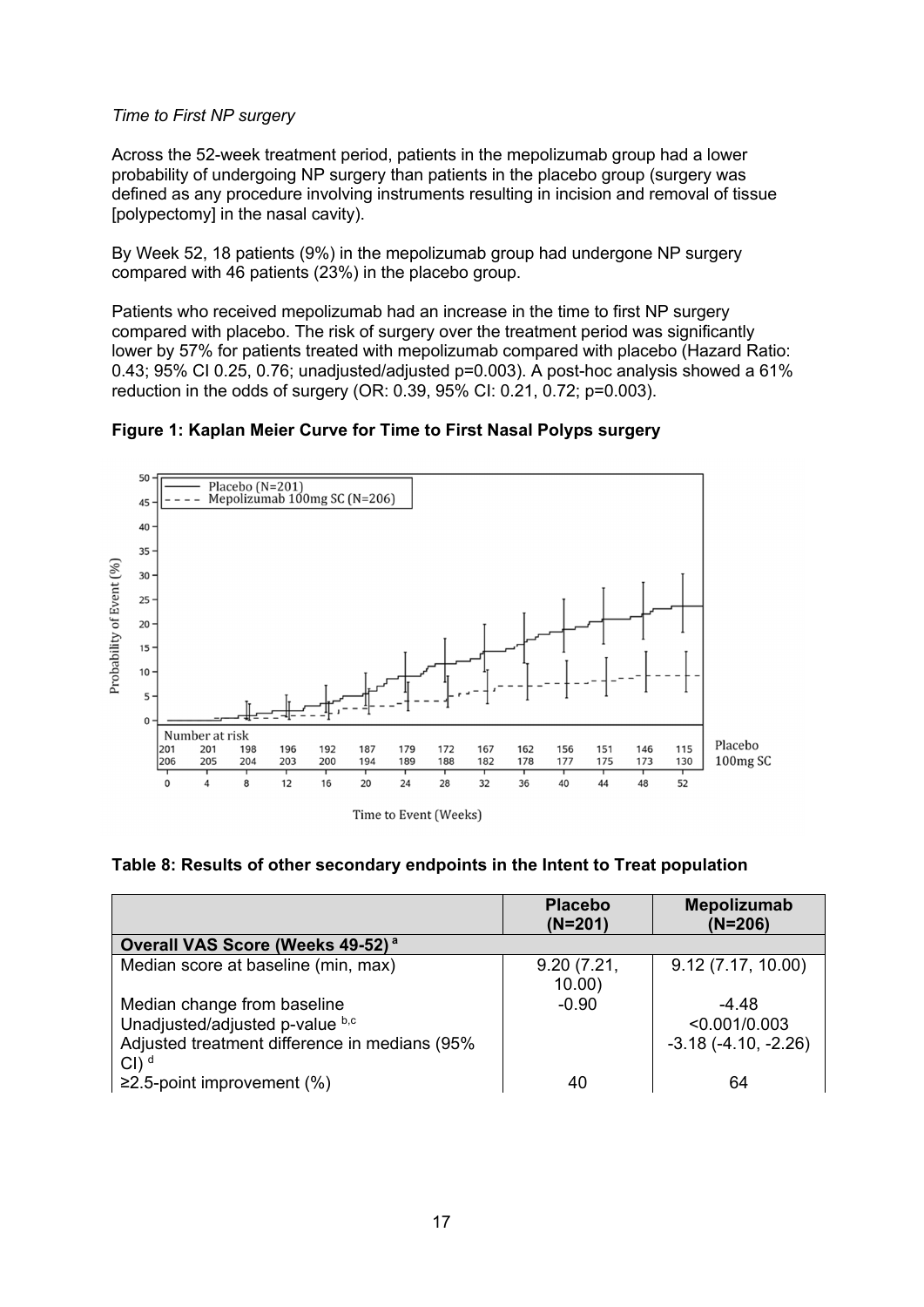| SNOT-22 Total Score at Week 52 <sup>a, g</sup>                      |                |                           |
|---------------------------------------------------------------------|----------------|---------------------------|
| n                                                                   | 198            | 205                       |
| Median score at baseline (min, max)                                 | 64.0 (19, 110) | 64.0 (17, 105)            |
| Median change from baseline                                         | $-14.0$        | $-30.0$                   |
| Unadjusted/adjusted p-value b,c                                     |                | < 0.001/0.003             |
| Adjusted treatment difference in medians (95%                       |                | $-16.49$ ( $-23.57$ , $-$ |
| $Cl)$ <sup>d</sup>                                                  |                | 9.42)                     |
| ≥28-point improvement $(\%)$ <sup>g</sup>                           | 32             | 54                        |
| Patients Requiring Systemic Steroids for Nasal Polyps up to Week 52 |                |                           |
| Number of patients with ≥1 course                                   | 74 (37)        | 52 (25)                   |
| Odds Ratio to Placebo (95% CI) <sup>e</sup>                         |                | 0.58(0.36, 0.92)          |
| Unadjusted/adjusted p-value c, e                                    |                | 0.020/0.020               |
| Composite VAS Score - Nasal Symptoms (Weeks 49-52) <sup>a,f</sup>   |                |                           |
| Median score at baseline (min, max)                                 | 9.18(6.03,     | 9.11(4.91, 10.00)         |
|                                                                     | 10.00)         |                           |
| Median change from baseline                                         | $-0.89$        | $-3.96$                   |
| Unadjusted/adjusted p-value b,c                                     |                | < 0.001/0.020             |
| Adjusted treatment difference in medians (95%                       |                | $-2.68$ $(-3.44, -1.91)$  |
| $Cl$ ) <sup>d</sup>                                                 |                |                           |
| ≥2-point improvement $(\%)^h$                                       | 40             | 66                        |
| Loss of Smell VAS Score (Weeks 49-52) <sup>a</sup>                  |                |                           |
| Median score at baseline (min, max)                                 | 9.97 (6.69,    | 9.97 (0.94, 10.00)        |
|                                                                     | 10.00)         |                           |
| Median change from baseline                                         | 0.00           | $-0.53$                   |
| Unadjusted/adjusted p-value b,c                                     |                | < 0.001/0.020             |
| Adjusted treatment difference in medians (95%                       |                | $-0.37$ $(-0.65, -0.08)$  |
| $Cl$ ) <sup>d</sup>                                                 |                |                           |
| ≥3-point improvement $(\%)^h$                                       | 19             | 36                        |

a Patients with nasal surgery/sinuplasty prior to visit assigned their worst observed score prior to nasal surgery/sinuplasty. Those who withdrew from study with no nasal surgery/sinuplasty assigned their worst observed score prior to study withdrawal.

b Based on Wilcoxon rank-sum test.

c Multiplicity controlled through testing of secondary endpoints following a pre-defined hierarchy.

d Quantile regression with covariates of treatment group, geographic region, baseline score and log(e) baseline blood eosinophil count.

e Analysis using logistic regression model with covariates of treatment group, geographic region, number of OCS courses for NP in last 12 months (0, 1, >1 as ordinal), baseline total ENP score (centrally read), baseline nasal obstruction VAS score and log(e) baseline blood eosinophil count.

f Composite VAS score of nasal obstruction, nasal discharge, mucus in the throat and loss of smell. g Improvement was seen in all 6 domains of symptoms and impact associated with CRSwNP.

h Threshold for improvement for each endpoint, has been identified as a meaningful within-patient change for this assessment.

## *Endpoints in patients with asthma*

In 289 (71%) patients with co-morbid asthma, pre-specified analyses showed improvements in the co-primary endpoints consistent with those seen in the overall population in the patients who received mepolizumab 100 mg compared with placebo. Additionally in these patients, there was a greater improvement from baseline at Week 52 in asthma control as measured by the Asthma Control Questionnaire (ACQ-5) for mepolizumab 100 mg compared with placebo (median change [Q1, Q3] of -0.80 [-2.20, 0.00] and 0.00 [-1.10, 0.20], respectively).

#### Relapsed or refractory EGPA

MEA115921 was a randomised, double-blind, placebo-controlled, 52-week study which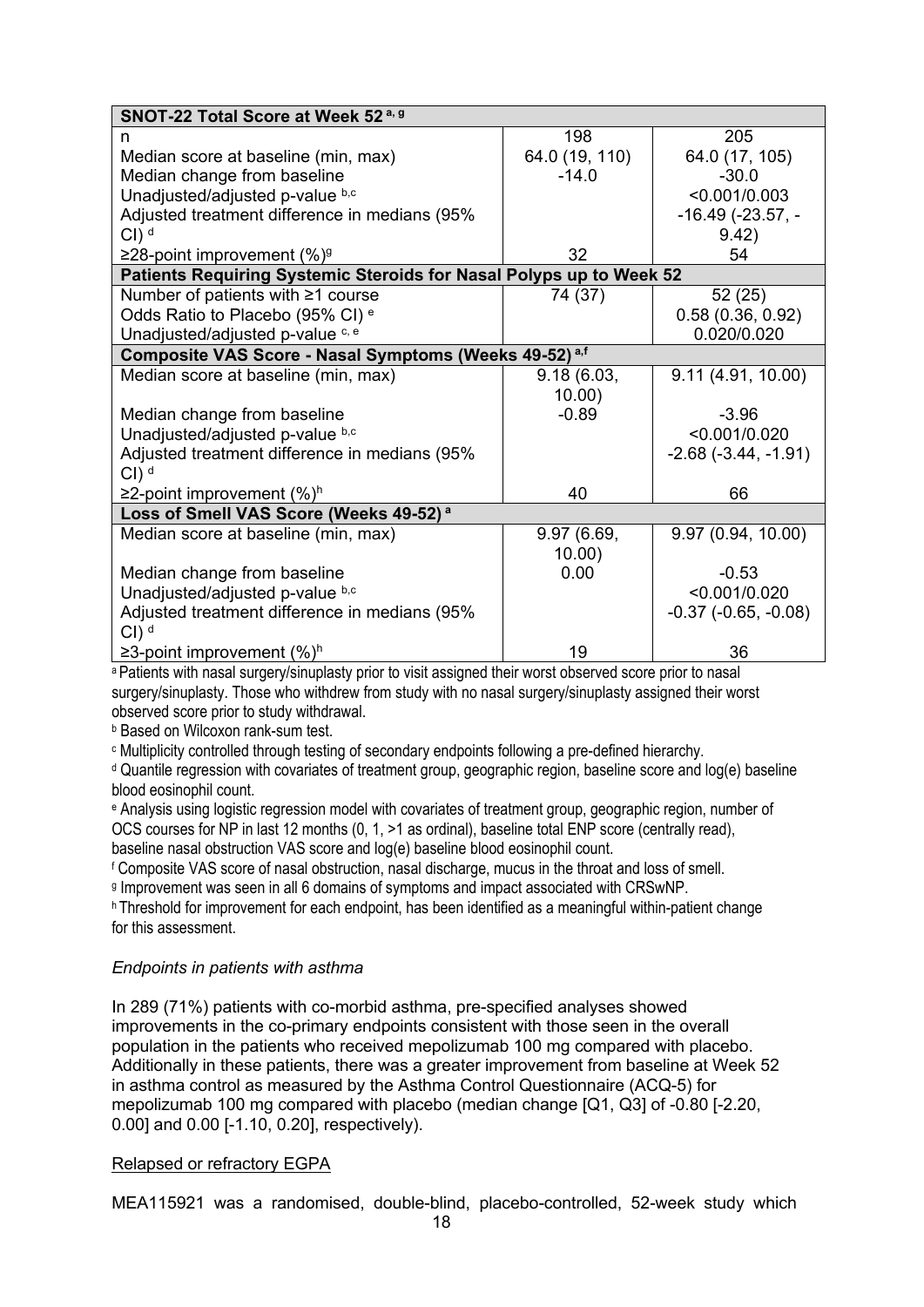evaluated patients ≥18 years old with relapsing or refractory EGPA and who were on stable oral corticosteroid therapy (OCS; ≥7.5 to ≤50 mg/day prednisolone/prednisone).

Patients received a 300 mg dose of mepolizumab or placebo administered subcutaneously once every 4 weeks in addition to their background prednisolone/prednisone with or without immunosuppressive therapy. The OCS dose was tapered at the discretion of the investigator.

The co-primary endpoints were the total accrued duration of remission, defined as a Birmingham Vasculitis Activity Score (BVAS)=0 (no active vasculitis) plus prednisolone/prednisone dose ≤4 mg/day, and the proportion of subjects in remission at both 36 and 48 weeks of treatment.

A total of 136 subjects were enrolled. Demographic and disease characteristics were balanced between the treatment groups. The mean age was 48.5 years (17 subjects were aged 65 years or more); 59% were female; and 92% white. The mean duration of EGPA was 5.5 years (SD 4.63) and 74% had had one or more confirmed relapse in the past 2 years. The median baseline daily oral corticosteroid dose was 12 mg (prednisone or prednisolone equivalent) (range 7.5 to 50 mg) and 53% (n=72) were receiving other immunosuppressant therapy (e.g., azathioprine, methotrexate, mycophenolic acid.)

#### *Remission*

Compared with placebo, subjects receiving mepolizumab 300 mg achieved a significantly greater accrued time in remission. Additionally, compared to placebo, a significantly higher proportion of subjects receiving mepolizumab 300 mg achieved remission at both Week 36 and Week 48 (see Table 9).

|                                                    | <b>Number (%) of Subjects</b> |                              |
|----------------------------------------------------|-------------------------------|------------------------------|
|                                                    | <b>Placebo</b>                | <b>Mepolizumab</b><br>300 mg |
|                                                    | $N = 68$                      | $N = 68$                     |
| <b>Accrued Duration of Remission Over 52 Weeks</b> |                               |                              |
| 0 weeks                                            | 55 (81)                       | 32(47)                       |
| $>0$ to $<$ 12 weeks                               | 8(12)                         | 8(12)                        |
| 12 to $<$ 24 weeks                                 | 3(4)                          | 9(13)                        |
| 24 to $<$ 36 weeks                                 | 0                             | 10(15)                       |
| $\geq$ 36 weeks                                    | 2(3)                          | 9(13)                        |
| Odds ratio (mepolizumab/placebo)                   |                               | 5.91                         |
| 95% CI                                             |                               | 2.68, 13.03                  |
| p-value                                            |                               | < 0.001                      |
| Subjects in Remission at Weeks 36 and 48           | 2(3)                          | 22 (32)                      |
| Odds ratio (mepolizumab/placebo)                   |                               | 16.74                        |
| 95% CI                                             |                               | 3.61, 77.56                  |
| p-value                                            |                               | < 0.001                      |

#### **Table 9: Analyses of Co-Primary Endpoints (ITT Population)**

An odds ratio >1 favours mepolizumab

Additionally, a statistically significant benefit for these endpoints was demonstrated using remission defined as BVAS = 0 plus prednisolone/prednisone ≤7.5 mg/day.There was a greater accrued time in remission in the mepolizumab group compared with placebo, in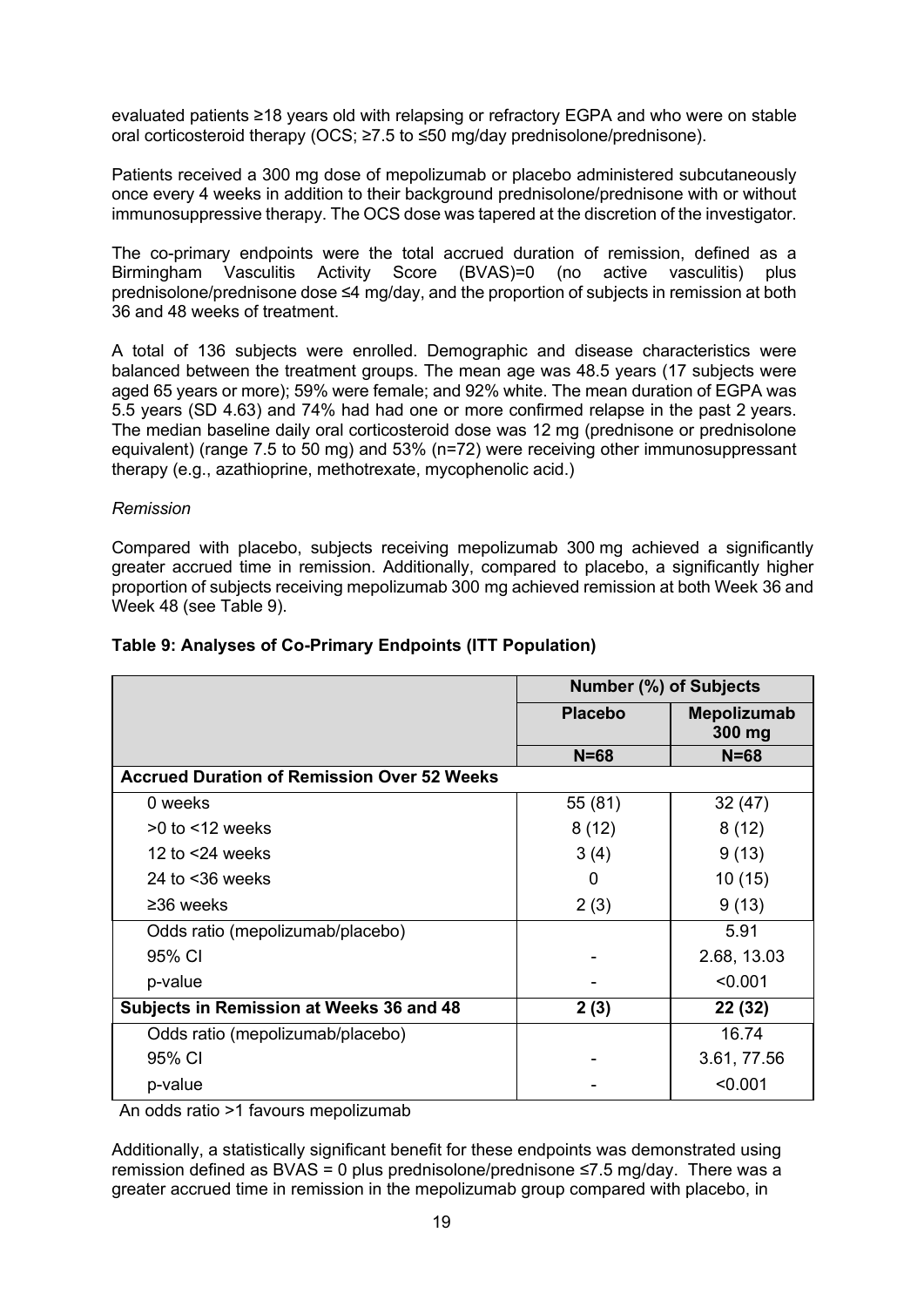subjects with a baseline blood eosinophil count (BEC) ≥150 cells/uL.

## *Relapse*

Compared with placebo, the time to first relapse (defined as worsening related to vasculitis, asthma, or sino-nasal symptoms requiring an increase in dose of corticosteroids or immunosuppressive therapy or hospitalisation), was significantly longer for subjects receiving mepolizumab 300 mg (p<0.001). Additionally, subjects receiving mepolizumab had a 50% reduction in annualised relapse rate compared with placebo: 1.14 vs 2.27, respectively.

### *Oral Corticosteroid Reduction*

Compared with placebo, subjects receiving mepolizumab 300 mg had a lower average daily oral corticosteroid dose during Weeks 48 to 52 (p<0.001). In the mepolizumab 300 mg group, 30 subjects (44%) were able to taper OCS therapy to  $\leq$  4 mg daily, compared with 5 subjects (7%) in the placebo group and 12 subjects compared to 2 were able to taper completely off OCS therapy.

## Real-World Use Studies

Two open-label, single-arm, multi-dose, multicenter, 12-week studies were conducted to investigate the real-world use of a safety syringe (Study 205667) and an autoinjector (Study 204959) in subjects greater than 12 year of age with severe eosinophilic asthma. In Study 205667, 100% of subjects successfully self-administered mepolizumab in a safety syringe at week 8 (primary endpoint). In Study 204959, 98% of subjects successfully self-administered mepolizumab in an autoinjector at week 8 (primary endpoint).

## **5.2 PHARMACOKINETIC PROPERTIES**

Following subcutaneous dosing in subjects with moderate/severe asthma, mepolizumab exhibited approximately dose-proportional pharmacokinetics over a dose range of 12.5 mg to 250 mg. Mepolizumab pharmacokinetics were consistent in subjects with asthma, CRSwNP or EGPA. Subcutaneous administration of mepolizumab 300 mg had approximately three times the systemic exposure of mepolizumab 100 mg.

In a pharmacokinetic (PK) comparability study conducted in healthy subjects, following administration of a single 100 mg subcutaneous dose, mepolizumab pharmacokinetics were comparable between the powder for injection and solution for injection formulations.

## **Absorption**

Following SC administration to healthy subjects or patients with asthma, mepolizumab was absorbed slowly with a median time to reach maximum plasma concentration  $(T_{max})$ ranging from 4 to 8 days.

Following a single SC administration in the abdomen, thigh or arm of healthy subjects, mepolizumab absolute bioavailability was 64%, 71% and 75%, respectively. In patients with asthma, the absolute bioavailability of mepolizumab administered SC in the arm ranged from 74-80%. Following repeat SC administration every 4 weeks, there is approximately a two-fold accumulation at steady state.

#### **Distribution**

Following a single IV administration of mepolizumab to patients with asthma, the mean volume of distribution is 55 to 85 mL/kg.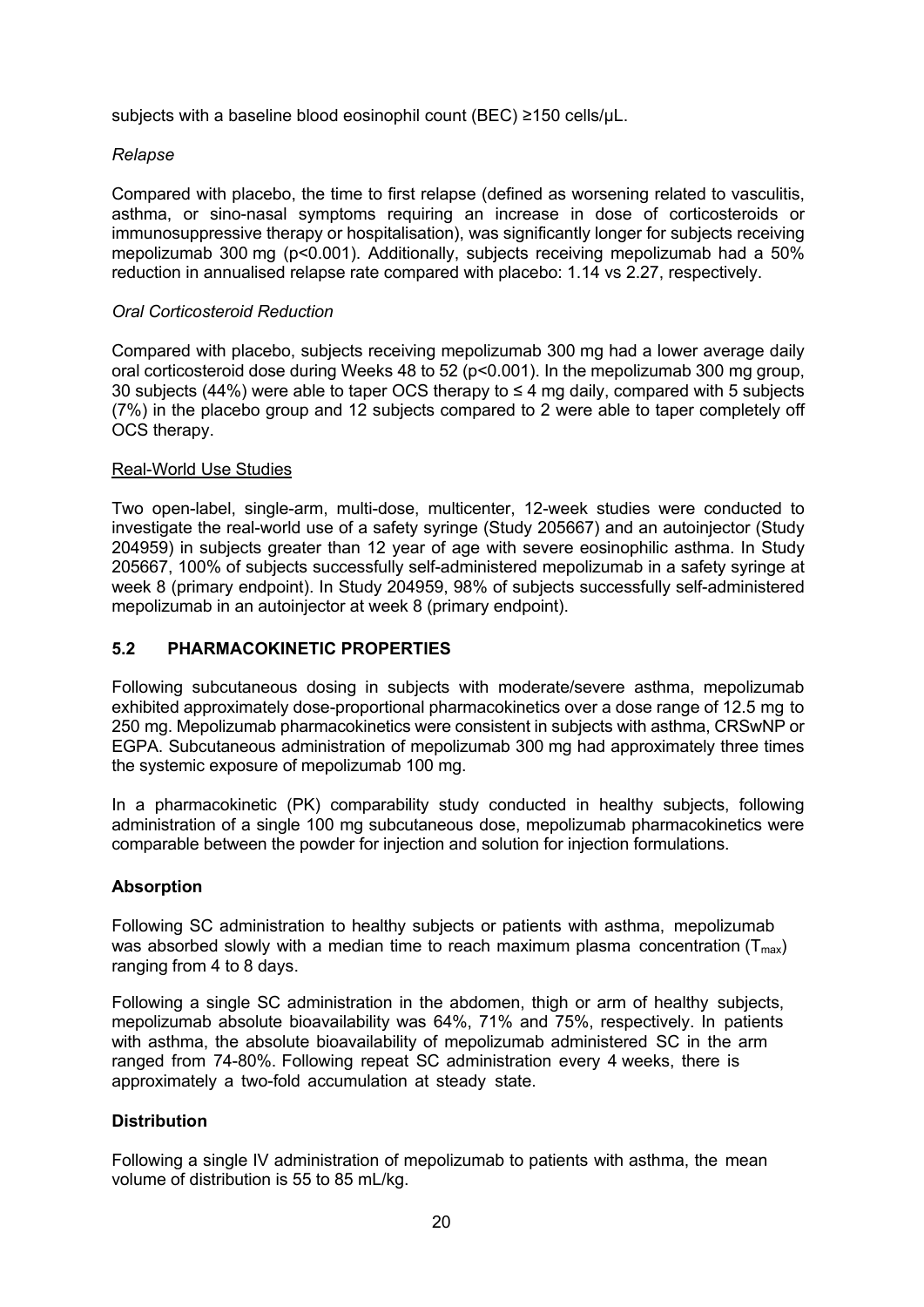## **Metabolism**

Mepolizumab is a humanised IgG1 monoclonal antibody degraded by proteolytic enzymes which are widely distributed in the body and not restricted to hepatic tissue.

#### **Excretion**

Following a single IV administration to patients with asthma, the mean systemic clearance (CL) ranged from 1.9 to 3.3 mL/day/kg, with a mean terminal half-life  $(t_{1/2})$  of approximately 20 days. Following SC administration of mepolizumab the mean terminal half-life ranged from 16 to 22 days. In the population pharmacokinetic analysis estimated mepolizumab systemic clearance was 3.1 mL/day/kg.

#### **Special Patient Populations**

The population pharmacokinetics of mepolizumab were analysed to evaluate the effects of demographic characteristics. Analyses of these limited data suggest that no dose adjustments are necessary for race or gender.

#### Elderly (65 years or older)

No formal studies have been conducted in elderly patients. However, in the population pharmacokinetic analysis, there was no indication of an effect of age (12-82 years of age) on the pharmacokinetics of mepolizumab.

#### Renal impairment

No formal studies have been conducted to investigate the effect of renal impairment on the pharmacokinetics of mepolizumab. Based on population pharmacokinetic analyses, no dose adjustment is required in patients with creatinine clearance values between 50-80 mL/min. There are limited data available in patients with creatinine clearance values <50 mL/min.

#### Hepatic impairment

No formal studies have been conducted to investigate the effect of hepatic impairment on the pharmacokinetics of mepolizumab. Since mepolizumab is degraded by widely distributed proteolytic enzymes, not restricted to hepatic tissue, changes in hepatic function are unlikely to have any effect on the elimination of mepolizumab.

## **5.3 PRECLINICAL SAFETY DATA**

#### **Genotoxicity**

As mepolizumab is a monoclonal antibody, no genotoxicity studies have been conducted. Being a large protein molecule, mepolizumab is not expected to interact directly with DNA or other chromosomal material.

#### **Carcinogenicity**

As mepolizumab is a monoclonal antibody, no carcinogenicity studies have been conducted.

## **6 PHARMACEUTICAL PARTICULARS**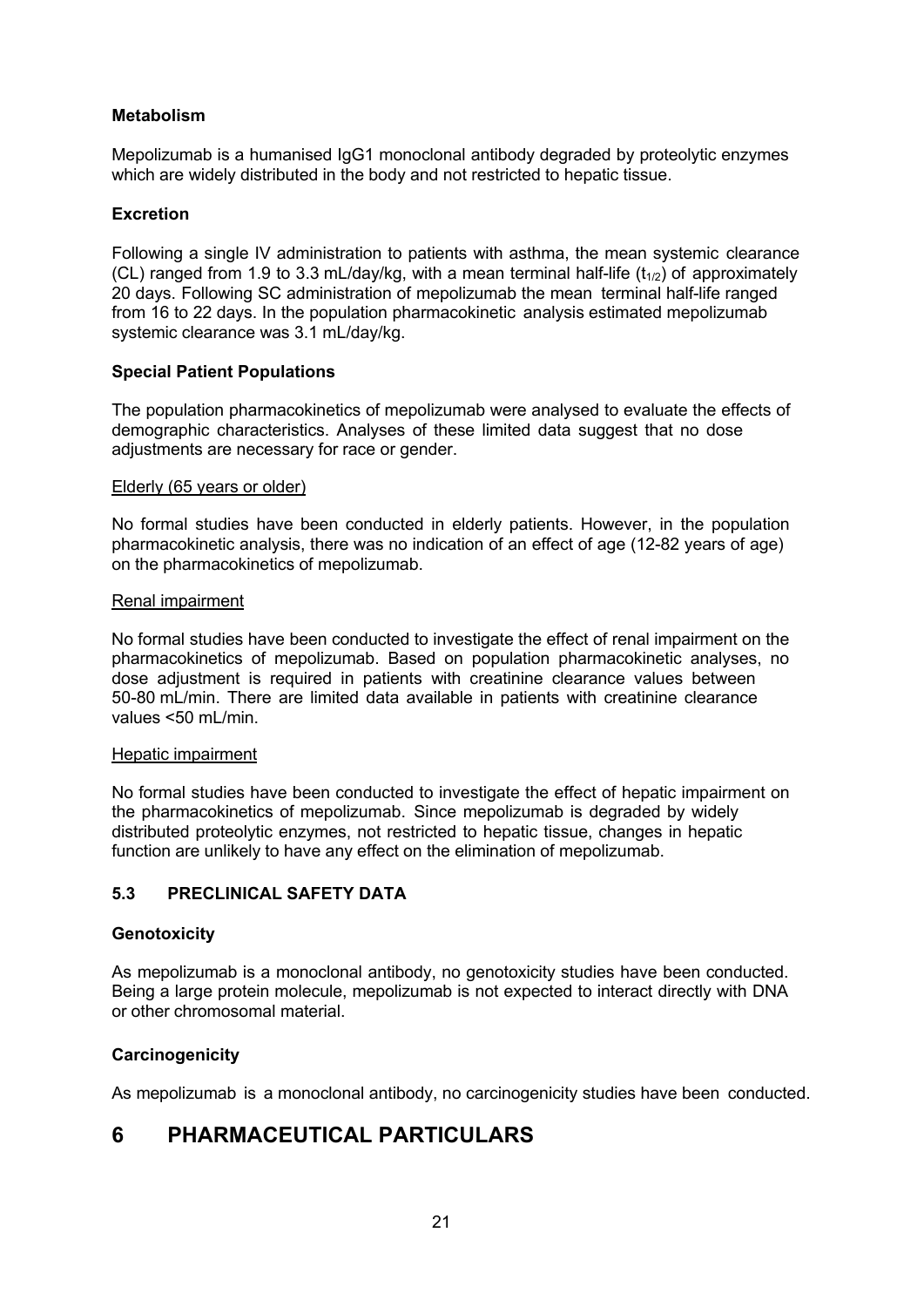## **6.1 LIST OF EXCIPIENTS**

#### Powder for injection

NUCALA powder for injection also contains the excipients sucrose, dibasic sodium phosphate heptahydrate, polysorbate 80 and water for injections.

#### Solution for injection in pre-filled pen (auto-injector) or pre-filled syringe (safety syringe)

NUCALA solution for injection also contains the excipients sucrose, dibasic sodium phosphate heptahydrate, citric acid monohydrate, polysorbate 80, disodium edetate and water for injections.

#### **6.2 INCOMPATIBILITIES**

Do not mix the reconstituted solution for injection with other medicinal products.

#### **6.3 SHELF-LIFE**

In Australia, information on the shelf life can be found on the public summary of the Australia Register of Therapeutic Goods (ARTG). The expiry date can be found on the packaging.

## **6.4 SPECIAL PRECAUTIONS FOR STORAGE**

Powder for injection

#### **Unopened vial**

Refer to the product carton for storage conditions which will state either:

"Store at 2°C - 8°C (Refrigerate. Do not freeze)"

#### OR

"Store below 25°C (Do not freeze)".

Protect from light. Store in the original carton until use.

#### **Reconstituted solution**

After reconstitution with WFI, the product is stable for up to 6 hours when stored below 25°C.

Do not freeze.

During administration, protection from light is not necessary.

Solution for injection in pre-filled pen (auto-injector) and pre-filled syringe (safety-syringe)

Store at 2°C - 8°C (Refrigerate. Do not freeze).

Protect from light. Store in the original carton until use.

The pre-filled pen and pre-filled syringe can be removed from the refrigerator and kept in the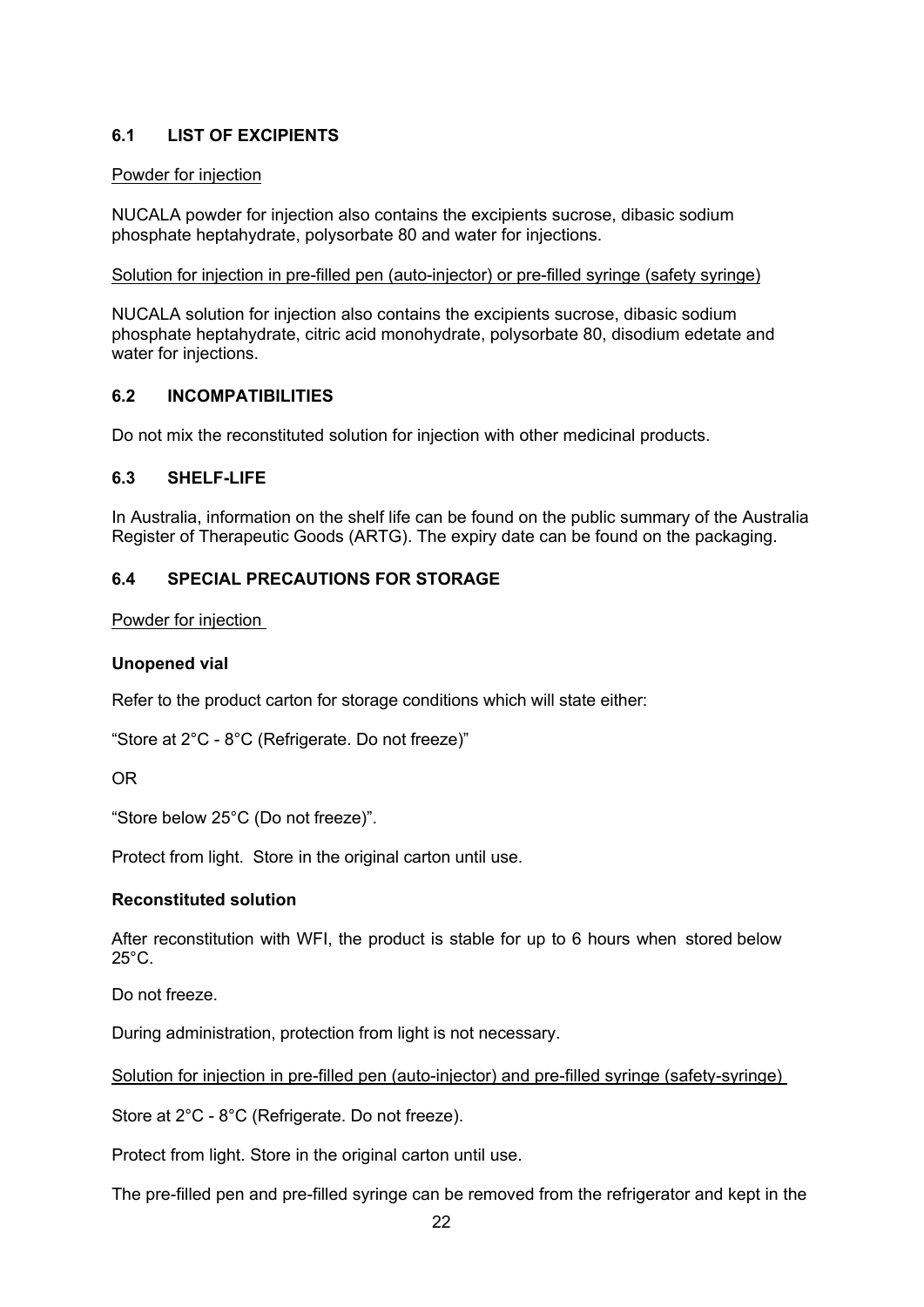unopened carton for up to 7 days at room temperature (up to 30°C), when protected from light. Discard if left out of the refrigerator for more than 7 days.

The pre-filled pen or pre-filled syringe must be administered within 8 hours once the pack is opened. Discard if not administered within 8 hours.

## **6.5 NATURE AND CONTENTS OF CONTAINER**

#### Powder for injection

NUCALA is presented as a sterile lyophilised powder in a 10 mL type I glass vial with bromobutyl rubber (non-latex) stopper and a grey aluminium overseal with a plastic flipcap. Each vial contains 144 mg of mepolizumab (100 mg/mL after reconstitution with 1.2 mL of WFI).

NUCALA is supplied in a pack containing one single use vial. Please note that WFI is not included in the pack.

Solution for injection in pre-filled pen (auto-injector)

NUCALA is presented as a 1 mL siliconised Type 1 glass syringe with 0.5 inch (12.7 mm), 29 gauge, stainless steel needle assembled as an auto-injector.

NUCALA is supplied in a pack containing one single use pre-filled pen (auto-injector).

#### Solution for injection in pre-filled syringe (safety syringe)

NUCALA is presented as a 1 mL siliconised Type 1 glass syringe with 0.5 inch (12.7 mm), 29 gauge, stainless steel needle assembled with a needle guard.

NUCALA is supplied in a pack containing one single use pre-filled syringe (safety syringe).

Not all dose forms or container types may be distributed in Australia.

#### **6.6 SPECIAL PRECAUTIONS FOR DISPOSAL**

In Australia, any unused medicine or waste material should be disposed of in accordance with local requirements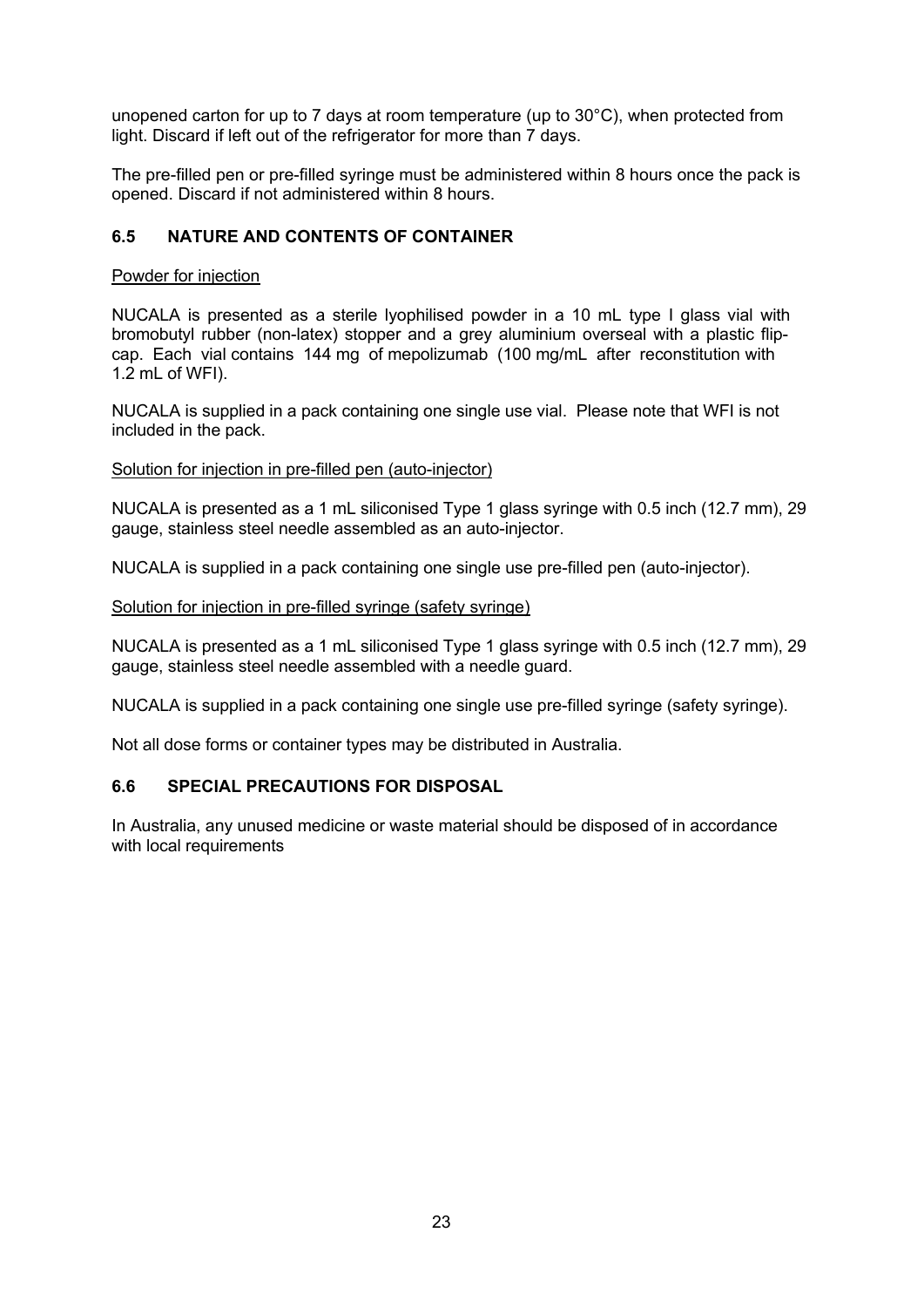## **6.7 PHYSICOCHEMICAL PROPERTIES**

## **Chemical structure**

Structure of mepolizumab:



The total estimated molecular weight for mepolizumab is 149 kDa.

## **CAS number**

196078-29-2

# **7 MEDICINE SCHEDULE (POISONS STANDARD)**

Schedule 4 – Prescription Only Medicine

# **8 SPONSOR**

GlaxoSmithKline Australia Pty Ltd Level 4, 436 Johnston Street Abbotsford, Victoria, 3067 Australia

# **9 DATE OF FIRST APPROVAL**

2 February 2016

# **10 DATE OF REVISION**

14 January 2022

### **Summary table of changes**

| Section changed | <b>Summary of new information</b>                                                                      |
|-----------------|--------------------------------------------------------------------------------------------------------|
|                 | $\mid$ 4.1, 4.2, 4.4, 4.8, 5.1, 5.2 $\mid$ Updates to include reference to Chronic Rhinosinusitis with |
|                 | Nasal Polyps (CRSwNP) indication                                                                       |